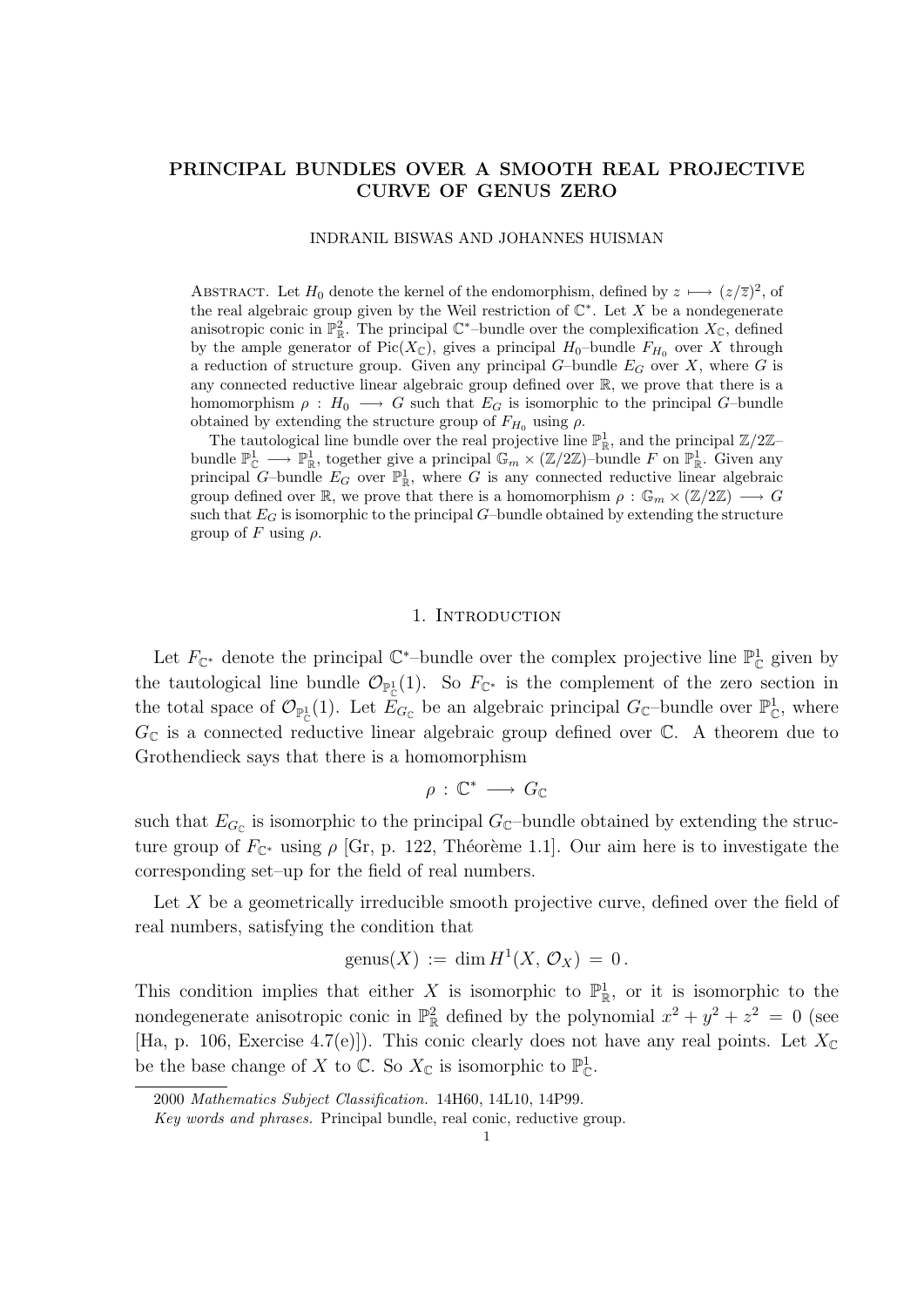Let  $T_c$  denote the Weil restriction of the complex torus  $\mathbb{C}^*$  to the subfield  $\mathbb{R}$ . Therefore,  $T_c$  is a two–dimensional abelian reductive real linear algebraic group. The earlier defined principal  $\mathbb{C}^*$ -bundle  $F_{\mathbb{C}^*}$  over  $X_{\mathbb{C}} = \mathbb{P}^1_{\mathbb{C}}$  gives a principal  $T_c$ -bundle  $F_{T_c}$  over X. More precisely, the Weil restriction of  $F_{\mathbb{C}^*}$  is a principal  $T_c$ –bundle over the Weil restriction X of  $X_{\mathbb{C}}$ , and  $F_{T_c}$  is the pull back of this principal  $T_c$ -bundle by the natural embedding of  $X$  in  $X$ .

Let  $H_0$  be the kernel of the homomorphism  $T_c \longrightarrow T_c$  defined by  $z \longmapsto (z/\overline{z})^2$ . Therefore,  $H_0$  fits in a short exact sequence of groups

 $e \longrightarrow \mathbb{G}_m \longrightarrow H_0 \longrightarrow \mathbb{Z}/2\mathbb{Z} \longrightarrow e$ 

where  $\mathbb{G}_m = \mathbb{R}^*$  is the multiplicative group, and the projection  $H_0 \longrightarrow \mathbb{Z}/2\mathbb{Z}$  is defined by  $z \mapsto z/\overline{z}$ .

The above defined principal  $T_c$ -bundle  $F_{T_c}$  admits a reduction of structure group to the subgroup  $H_0 \subset T_c$ , and furthermore, any two reductions of structure group of  $F_{T_c}$  to  $H_0$ are isomorphic (see Lemma 4.6). Let

$$
(1.1) \t\t F_{H_0} \subset F_{T_c}
$$

be a reduction of structure group to  $H_0$ .

Our main result is the following (see Theorem 4.12):

**Theorem 1.1.** Let G be a connected reductive linear algebraic group defined over  $\mathbb{R}$ . Let  $E_G$  be a principal G-bundle over a nondegenerate anisotropic conic X in  $\mathbb{P}^2_{\mathbb{R}}$ . Then there is a homomorphism

$$
\rho\,:\,H_0\,\longrightarrow\,G
$$

with the following property: The principal  $G$ -bundle  $E_G$  is isomorphic to the one obtained by extending the structure group of the principal  $H_0$ -bundle  $F_{H_0}$  in eqn. (1.1) using the homomorphism ρ.

We will now describe the corresponding result for principal bundles over  $\mathbb{P}^1_{\mathbb{R}}$  proved here.

Let  $F_{\mathbb{G}_m}$  denote the principal  $\mathbb{G}_m$ -bundle over  $\mathbb{P}^1_{\mathbb{R}}$  given by the tautological line bundle  $\mathcal{O}_{\mathbb{P}^1_{\mathbb{R}}}(1)$ . Let  $F_{\mathbb{Z}_2}$  denote the principal  $\mathbb{Z}/2\mathbb{Z}$ -bundle over  $\mathbb{P}^1_{\mathbb{R}}$  defined by the natural projection  $\mathbb{P}^1_{\mathbb{C}} \longrightarrow \mathbb{P}^1_{\mathbb{R}}$ . Therefore, the fiber product  $F_{\mathbb{G}_m} \times_X F_{\mathbb{Z}_2}$  over X is a principal  $\mathbb{G}_m \times (\mathbb{Z}/2\mathbb{Z})$ -bundle.

The following theorem is proved in Theorem 4.12.

**Theorem 1.2.** Let  $E_G$  be a principal G-bundle over  $\mathbb{P}^1_{\mathbb{R}}$ , where G is a connected reductive linear algebraic group defined over R. Then there is a homomorphism

$$
\rho\,:\,\mathbb{G}_m\times(\mathbb{Z}/2\mathbb{Z})\,\longrightarrow\,G
$$

such that the principal  $G$ -bundle  $E_G$  is isomorphic to the one obtained by extending the structure group of the principal  $\mathbb{G}_m \times (\mathbb{Z}/2\mathbb{Z})$ -bundle  $F_{\mathbb{G}_m} \times_X F_{\mathbb{Z}_2}$  using  $\rho$ .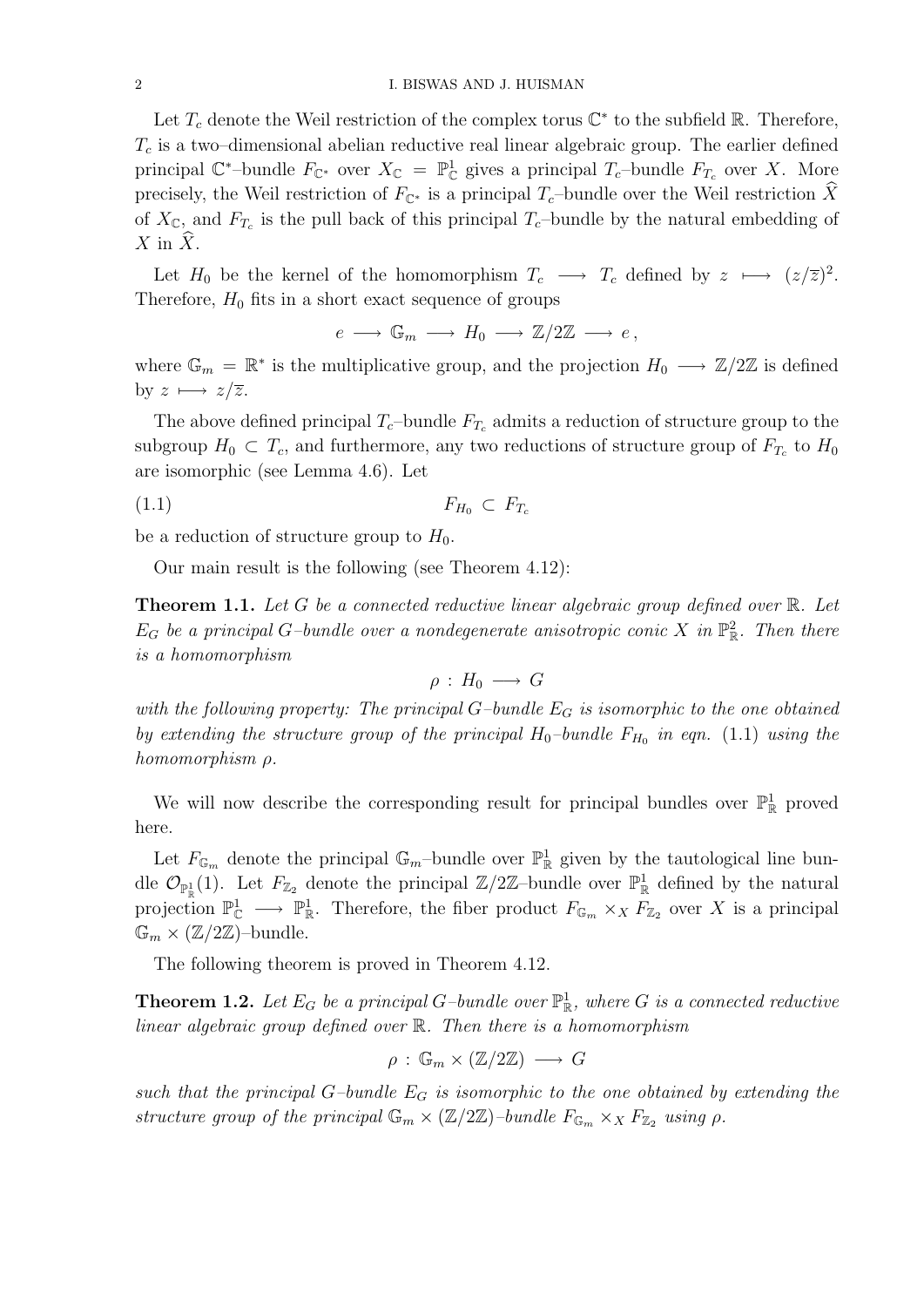If G is a compact real form, then there is no nontrivial homomorphism from  $\mathbb{G}_m$  to G. Therefore, in that case the homomorphism  $\rho$  in Theorem 1.1 and the homomorphism  $\rho$ in Theorem 1.2 factor through  $\mathbb{Z}/2\mathbb{Z}$ .

### 2. Semistable principal bundles

Let X be a geometrically irreducible smooth projective curve defined over the field of real numbers. Let G be a connected reductive linear algebraic group defined over  $\mathbb{R}$ . Since  $G$  is connected, it follows that  $G$  is actually geometrically connected. Indeed, the connected component, containing the identity element, of the complexification of  $G$  is preserved by the Galois involution, thus showing that  $G$  is disconnected if its complexification is so.

A principal G-bundle  $E_G$  over X will be called *semistable* if for each proper parabolic subgroup  $P \subset G$ , and for each reduction of structure group

$$
(2.1) \t\t\t E_P \subset E_G
$$

of  $E_G$  to P, the following holds: for each anti-dominant character  $\chi$  of P which is trivial on the center of G, the line bundle  $E_P(\chi)$  on X associated to the principal P–bundle  $E_P$ for  $\chi$  is of nonnegative degree. We recall that a character of P is called anti-dominant if the associated line bundle on  $G/P$  is numerically effective.

The above definition is identical to the definition in [Ra] of semistable principal bundles over a smooth complex projective curve; see [Ra, p. 131, Lemma 2.1] to compare the above definition with Definition 1.1 in [Ra, p. 129].

Remark 2.1. A couple of remarks on the above definition:

(1) A principal G–bundle  $E_G$  is semistable if and only if for each reduction  $E_P$  as in eqn.  $(2.1)$ , where P is a maximal proper parabolic subgroup of G, the inequality

$$
degree(ad(E_G)/ad(E_P)) \geq 0
$$

holds, where  $\text{ad}(E_G)$  and  $\text{ad}(E_P)$  are the adjoint vector bundles of  $E_G$  and  $E_P$ respectively; see [Ra, p. 131, Lemma 2.1]. (The adjoint bundle of a principal H-bundle  $E_H$  is the vector bundle associated to  $E_H$  for the adjoint action of H on its own Lie algebra.)

(2) The group G may not have any proper parabolic subgroup. For example, if  $G$ is a compact real form of a complex reductive group, then G does not have any proper parabolic subgroup. In such a situation, the semistability condition is automatically satisfied.

Let

$$
X_{\mathbb{C}} = X \times_{\mathbb{R}} \mathbb{C}
$$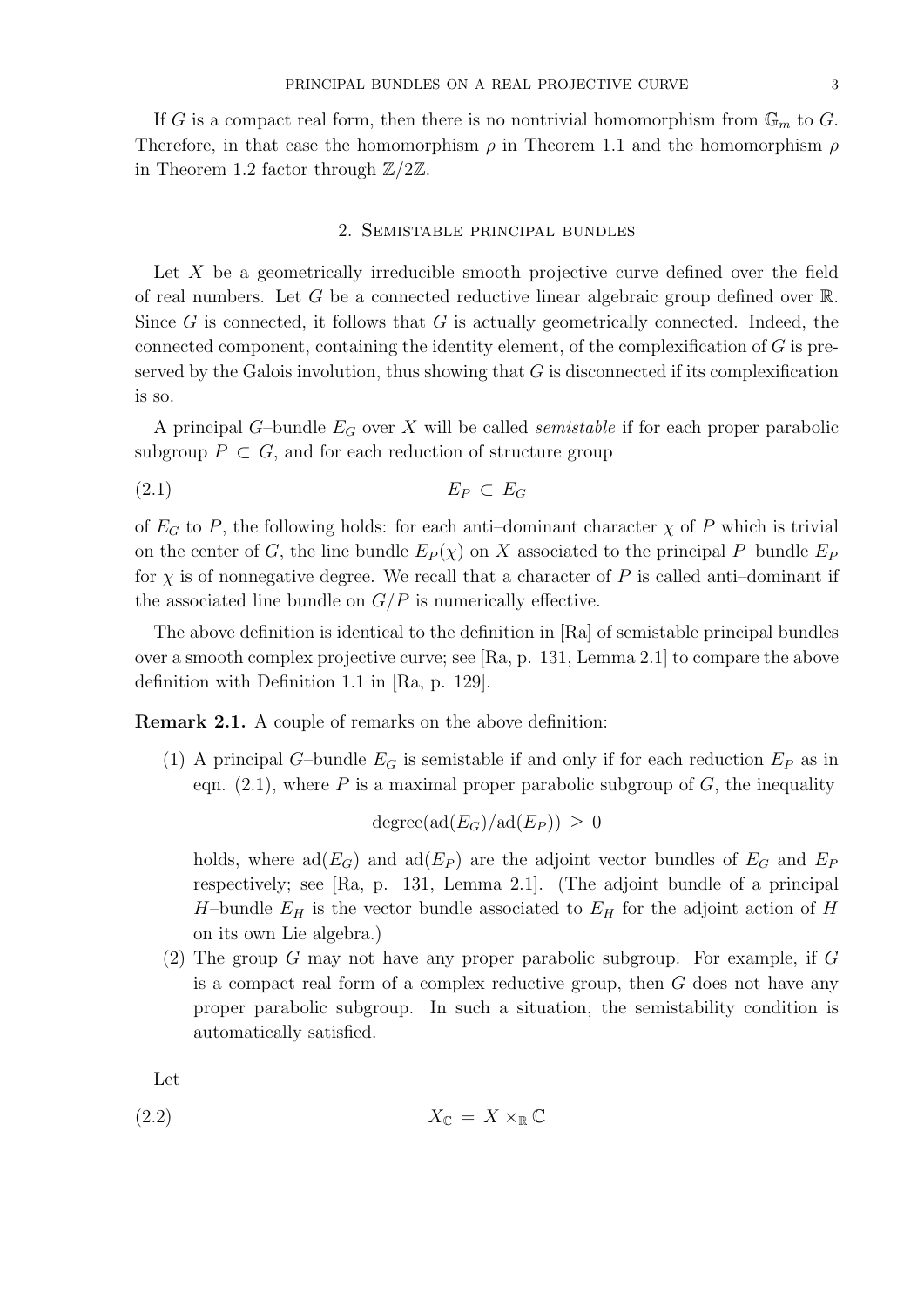be the base change of  $X$  to the field  $\mathbb{C}$ . Let

$$
G_{\mathbb{C}} = G \times_{\mathbb{R}} \mathbb{C}
$$

be the base change to  $\mathbb C$ . Therefore,  $G_{\mathbb C}$  is a connected reductive linear algebraic group defined over C.

Take a principal G–bundle  $E_G$  over X. The base change to  $\mathbb C$ 

$$
E_G^{\mathbb{C}} := E_G \times_{\mathbb{R}} \mathbb{C}
$$

is a principal  $G_{\mathbb{C}}$ -bundle over  $X_{\mathbb{C}}$ .

**Lemma 2.2.** The principal G-bundle  $E_G$  over X is semistable if and only if the principal  $G_{\mathbb{C}}$ -bundle  $E_G^{\mathbb{C}}$  over  $X_{\mathbb{C}}$  is semistable.

*Proof.* First assume  $E_G$  is not semistable. Let P be a proper parabolic subgroup of G with  $E_P \subset E_G$  a reduction as in eqn. (2.1), and let  $\chi$  be an anti-dominant character of P, such that

$$
degree(E_P(\chi)) < 0,
$$

where  $E_P(\chi)$  is the line bundle over X associated to the principal P-bundle  $E_P$  for the character  $\chi$ . Let

$$
E_P^{\mathbb{C}}\,:=\,E_P\times_{\mathbb{R}}\mathbb{C}\,\subset\,E_G\times_{\mathbb{R}}\mathbb{C}
$$

be the corresponding reduction of structure group of  $E_G^{\mathbb{C}}$  to the proper parabolic subgroup  $P_{\mathbb{C}} := P \times_{\mathbb{R}} \mathbb{C}$  of  $G_{\mathbb{C}}$ . Let  $\chi_{\mathbb{C}}$  be the character of  $P_{\mathbb{C}}$  given by  $\chi$ . The line bundle over  $X_{\mathbb{C}}$ associated to the principal  $P_{\mathbb{C}}$ -bundle  $E_P^{\mathbb{C}}$  $\mathcal{L}_P^{\mathbb{C}}$  for the character  $\chi_{\mathbb{C}}$  will be denoted by  $E_P^{\mathbb{C}}$  $E_P^{\mathbb{C}}(\chi_{\mathbb{C}}).$ Since

$$
degree(E_P^{\mathbb{C}}(\chi_{\mathbb{C}})) = degree(E_P(\chi)),
$$

the pair  $(E_P^{\mathbb{C}})$  $(\mathcal{L}_P^{\mathbb{C}}, \chi_{\mathbb{C}})$  violates the semistability condition for  $E_G^{\mathbb{C}}$ . In other words,  $E_G^{\mathbb{C}}$  is not semistable.

To prove the converse, assume that  $E_G^{\mathbb{C}}$  is not semistable. Let

$$
(2.4) \t\t\t E_Q \subset E_G^{\mathbb{C}}
$$

be the Harder–Narasimhan reduction of  $E_G^{\mathbb{C}}$ ; here  $Q \subset G_{\mathbb{C}}$  is some proper parabolic subgroup determined uniquely by  $E_G^{\mathbb{C}}$  up to an inner automorphism. Once a subgroup  $Q$  in the conjugacy class is fixed, the Harder–Narasimhan reduction  $E_Q$  is uniquely determined (see [AAB, p. 694, Theorem 1] for Harder–Narasimhan reduction).

The adjoint bundle  $\text{ad}(E_Q) \subset \text{ad}(E_G^{\mathbb{C}})$  is one of the terms in the Harder–Narasimhan filtration of ad $(E_G^{\mathbb{C}})$ . More precisely, ad $(E_Q)$  is the term in the Harder–Narasimhan filtration of  $\text{ad}(E_G^{\mathbb{C}})$  whose quotient by the previous term is of degree zero (see [AAB, p. 702, Lemma 6]). The Harder–Narasimhan filtration of  $\text{ad}(E_G^{\mathbb{C}})$  is the base change to  $\mathbb C$ of the Harder–Narasimhan filtration of  $\text{ad}(E_G)$ ; this follows immediately from [La, p. 97, Proposition 3. In particular,  $ad(E_Q)$  is the base change to  $\mathbb C$  of a subbundle of  $ad(E_G)$ .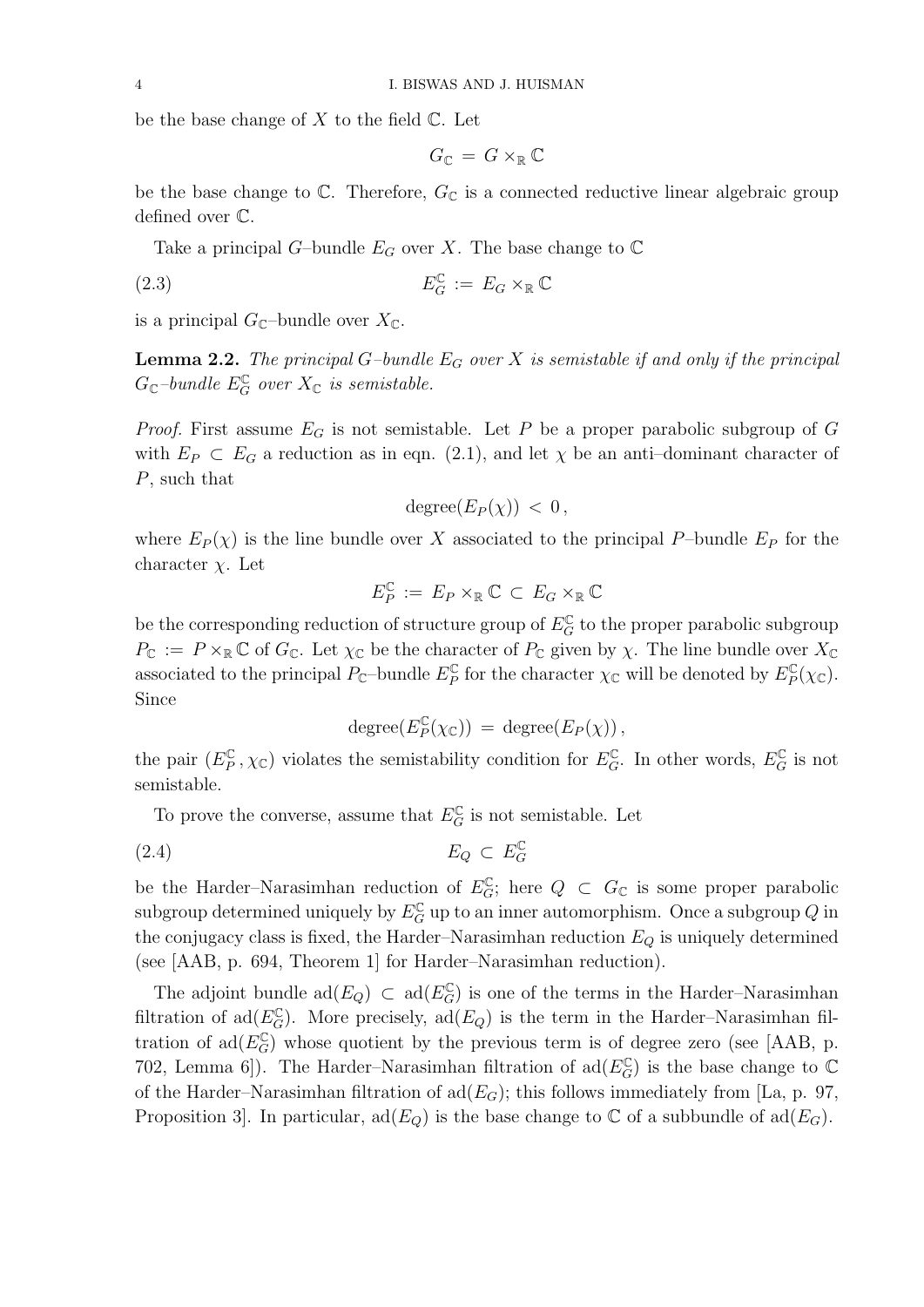Therefore,  $Q$  can be taken to be the base change to  $\mathbb C$  of some parabolic subgroup of G. Once Q is the base change to  $\mathbb C$  of a parabolic subgroup  $P \subset G$ , using the above mentioned fact that  $\text{ad}(E_Q)$  is the base change to C of a subbundle of  $\text{ad}(E_G)$  it follows that  $E_Q$  is the base change to  $\mathbb C$  of a reduction of structure group

$$
(2.5) \t\t\t E_P \subset E_G
$$

of the principal  $G$ -bundle  $E_G$  to the subgroup  $P$ .

Let  $\mathfrak g$  (respectively,  $\mathfrak p$ ) be the Lie algebra of G (respectively, P). Let  $\chi$  be the character of P defined by the one-dimensional P-module det  $\mathfrak{g}/\mathfrak{p} = \bigwedge^{\text{top}} \mathfrak{g}/\mathfrak{p}$ ; the action of P is given by the adjoint action of  $P$  on  $\mathfrak{g}$ . We have

 $degree(E_P(\chi)) = degree(ad(E_G)/ad(E_P)) = degree(ad(E_G^{\mathbb{C}})/ad(E_Q)) < 0$ .

The last inequality follows from the fact that the subbundle  $\text{ad}(E_{Q}) \subset \text{ad}(E_{G})$  is the term in the Harder–Narasimhan filtration of  $\text{ad}(E_G)$  whose quotient by the previous term in the filtration has degree zero. Consequently,  $E_G$  is not semistable. This completes the proof of the lemma.  $\Box$ 

A principal  $G_{\mathbb{C}}$ -bundle  $F_{G_{\mathbb{C}}}$  over  $X_{\mathbb{C}}$  is semistable if and only if the adjoint vector bundle  $ad(F_{G_{\mathbb{C}}})$  is semistable [AAB, p. 698, Lemma 3]. Therefore, Lemma 2.2 has the following corollary.

**Corollary 2.3.** A principal G-bundle  $E_G$  over X is semistable if and only if the adjoint vector bundle  $ad(E_G)$  is semistable.

For a parabolic subgroup P of G, its Levi quotient will be denoted by  $L(P)$ . So  $L(P)$ is the quotient of P by its unipotent radical.

Take a principal G-bundle  $E_G$  over X. Assume that  $E_G$  is not semistable. The reduction  $E_P \subset E_G$  in eqn. (2.5), which is obtained from  $E_Q$ , evidently satisfies all the conditions of a Harder–Narasimhan reduction. Therefore, we have the following corollary:

**Corollary 2.4.** Let  $E_G$  be a principal G-bundle over X which is not semistable. Then there is a proper parabolic subgroup  $P \subset G$  and a reduction of structure group  $E_P \subset E_G$ to P satisfying the following two conditions:

- (1) The principal  $L(P)$ -bundle obtained by extending the structure group of  $E_P$ , using the projection of P to its Levi quotient  $L(P)$ , is semistable.
- (2) For any nontrivial character  $\chi$  of P which is trivial on the center of G, and which can be expressed as a nonnegative integral combination of simple roots, the line bundle  $E_P(\chi)$  over X, associated to the principal P-bundle  $E_P$  for the character  $\chi$  of P, has degree strictly greater than zero.

The subgroup P is unique up to an inner automorphism, and the subbundle  $ad(E_P) \subset$ ad( $E_G$ ) is canonical (it does not depend on the choice of P). Once P is fixed in the conjugacy class, the reduction  $E_P$  is uniquely determined.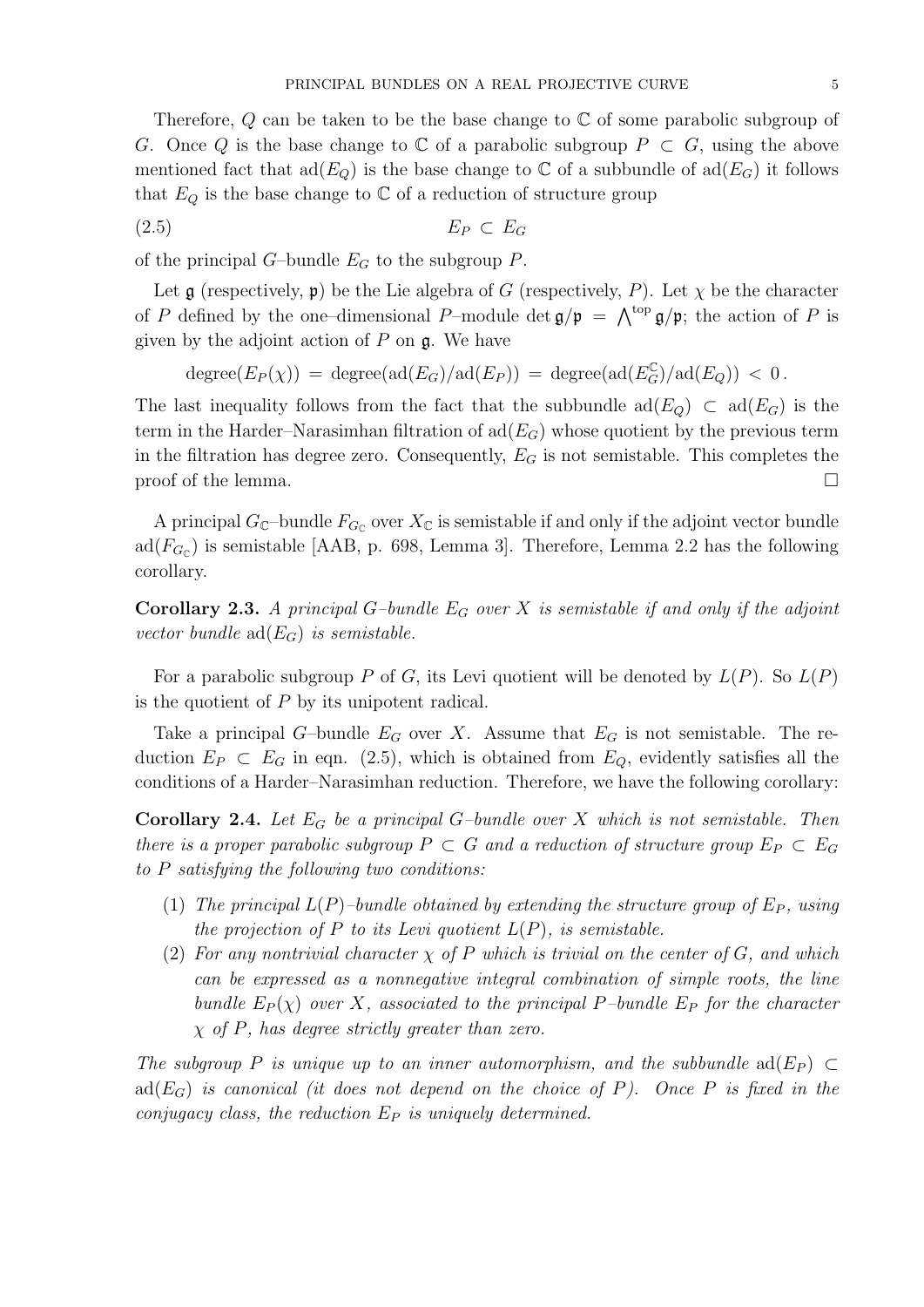*Proof.* Since the reduction  $E_Q$  in eqn. (2.4) satisfies the two conditions in Corollary 2.4 (see [AAB, p. 712, Theorem 6]), we conclude that Corollary 2.4 holds.  $\square$ 

The reduction  $E_P$  in Corollary 2.4 will be called a *Harder–Narasimhan reduction* of  $E_G$ . See [AAB, p. 694, Theorem 1] for an equivalent formulation of the Harder–Narasimhan reduction.

### 3. Reduction to torus over a nondegenerate conic

Let  $X$  be a geometrically irreducible smooth projective curve of genus zero defined over R. As mentioned in Section 1, either X is isomorphic to  $\mathbb{P}^1_{\mathbb{R}}$  or it is isomorphic to the anisotropic conic in  $\mathbb{P}^2_{\mathbb{R}}$  defined by the homogeneous polynomial  $x^2 + y^2 + z^2$ . As before, let G be a connected reductive linear algebraic group defined over  $\mathbb{R}$ .

**Proposition 3.1.** Let  $E_G$  be a semistable principal G-bundle over X. Then  $E_G$  admits a reduction of structure group to a maximal torus of G.

*Proof.* Let  $E_G^{\mathbb{C}} := E_G \times_{\mathbb{R}} \mathbb{C}$  be the principal  $G_{\mathbb{C}}$ -bundle over  $X_{\mathbb{C}}$  given by  $E_G$  (see eqn. (2.3)). From Lemma 2.2 it follows that  $E_G^{\mathbb{C}}$  is semistable. Therefore, the adjoint vector bundle  $\text{ad}(E_G^{\mathbb{C}})$  is semistable [AAB, p. 698, Lemma 3].

Since  $G_{\mathbb{C}}$  is reductive, its Lie algebra  $\mathfrak{g}_{\mathbb{C}}$  as a  $G_{\mathbb{C}}$ -module is self-dual. Therefore, the vector bundle  $\text{ad}(E_G^{\mathbb{C}})$  is self-dual. In particular, we have

$$
\,\mathrm{degree}(\mathrm{ad}(E_G^\mathbb{C}))\,=\,0\,.
$$

The complexification  $X_{\mathbb{C}}$  is isomorphic to  $\mathbb{P}^1_{\mathbb{C}}$ . Any algebraic vector bundle over  $\mathbb{P}^1_{\mathbb{C}}$ decomposes into a direct sum of line bundles [Gr, p. 122, Théorème 1.1]. Since  $\text{ad}(E_G^{\mathbb{C}})$ is semistable of degree zero, this implies that  $\text{ad}(E_G^{\mathbb{C}})$  is a trivial vector bundle.

Set

(3.1) 
$$
\mathfrak{g}^0 := H^0(X_{\mathbb{C}}, \text{ad}(E_G^{\mathbb{C}})).
$$

The Lie algebra structure of the fibers of  $\text{ad}(E_G^{\mathbb{C}})$  induce a Lie algebra structure on  $\mathfrak{g}^0$ . This Lie algebra is isomorphic to the Lie algebra  $\mathfrak{g}_{\mathbb{C}}$  of  $G_{\mathbb{C}}$  because  $\text{ad}(E_G^{\mathbb{C}})$  is a trivial vector bundle with fibers isomorphic to  $\mathfrak{g}_{\mathbb{C}}$ .

Let  $\sigma$  be the self-map of  $X_{\mathbb{C}}$  given by the action of the nontrivial element in Gal( $\mathbb{C}/\mathbb{R}$ ). Therefore,  $\sigma$  is an anti-holomorphic involution of  $X_{\mathbb{C}}$ . Let

(3.2) 
$$
\widetilde{\sigma} : \mathrm{ad}(E_G^{\mathbb{C}}) \longrightarrow \sigma^* \overline{\mathrm{ad}(E_G^{\mathbb{C}})}
$$

be the holomorphic isomorphism of vector bundles given by the action of the nontrivial element in Gal $(\mathbb{C}/\mathbb{R})$ . Here  $\overline{\text{ad}(E_G^{\mathbb{C}})}$  is the smooth vector bundle over  $X_{\mathbb{C}}$  whose fiber over any point  $x \in X_{\mathbb{C}}$  is identified, as a real vector space, with the fiber  $\text{ad}(E_G^{\mathbb{C}})_x$ , while this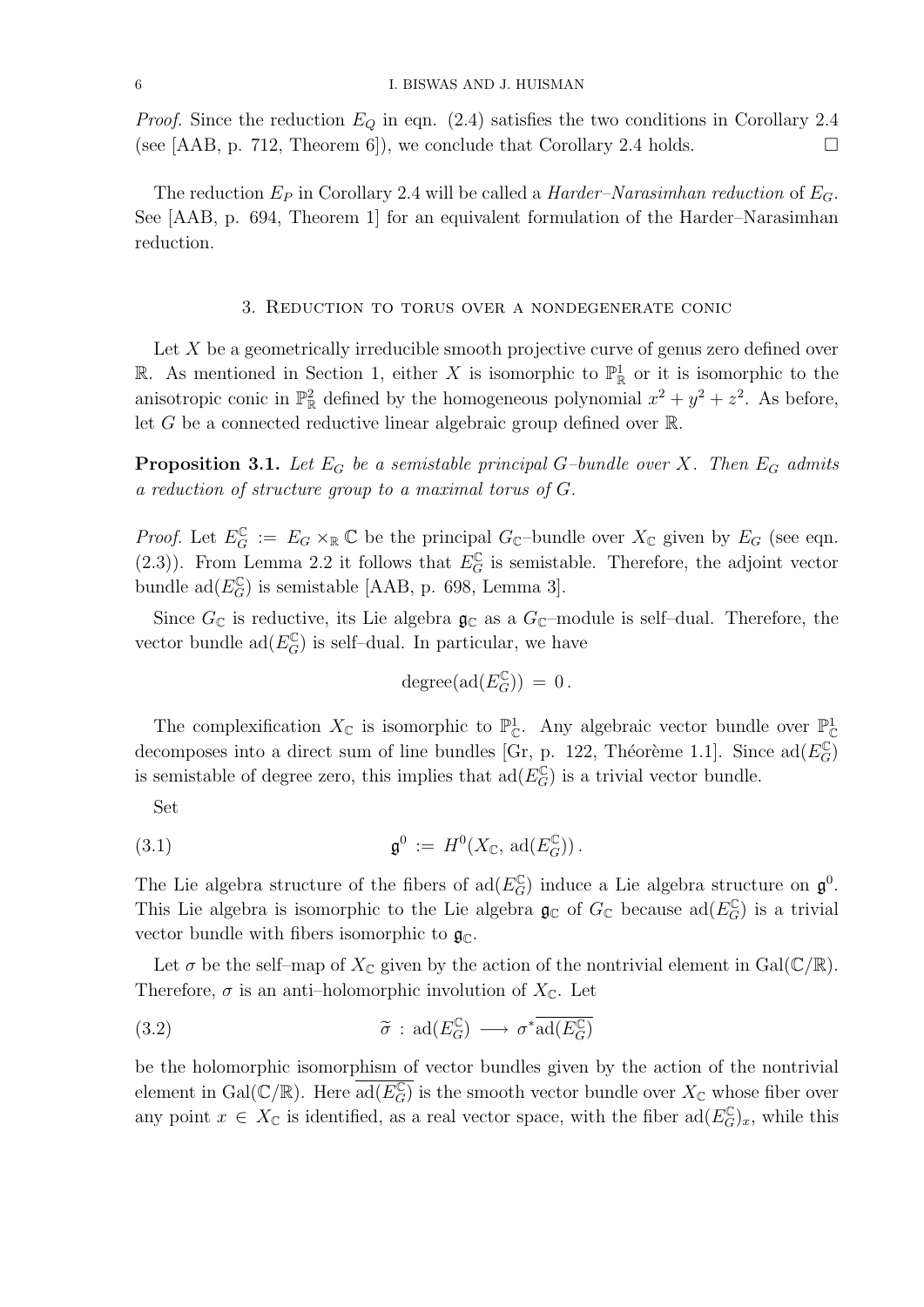identification is conjugate linear. The vector bundle  $\sigma^* \overline{\text{ad}(E_G^{\mathbb{C}})}$  has a natural holomorphic structure. We note that the composition

$$
\mathrm{ad}(E_G^{\mathbb{C}}) \stackrel{\widetilde{\sigma}}{\longrightarrow} \sigma^* \overline{\mathrm{ad}(E_G^{\mathbb{C}})} \stackrel{\sigma^* \overline{\widetilde{\sigma}}}{\longrightarrow} \sigma^* (\overline{\sigma^* \overline{\mathrm{ad}(E_G^{\mathbb{C}})}}) = \mathrm{ad}(E_G^{\mathbb{C}})
$$

is the identity automorphism of  $\text{ad}(E_G^{\mathbb{C}})$ .

We have a conjugate linear involution

(3.3) 
$$
\sigma^0 : \mathfrak{g}^0 = H^0(X_{\mathbb{C}}, \text{ad}(E_G^{\mathbb{C}})) \longrightarrow \mathfrak{g}^0
$$

defined by  $\alpha \mapsto \tilde{\sigma}(\alpha)$ , where  $\mathfrak{g}^0$  is defined in eqn. (3.1) and  $\tilde{\sigma}$  is the isomorphism in<br>case (3.2). Note that wise the patron  $\mathbb{R}$  linear identification of al( $F^{\mathbb{C}}$ ) with  $\tilde{\sigma}^{1}(F^{\mathbb{C}})$ eqn. (3.2). Note that using the natural R-linear identification of  $\text{ad}(E_G^{\mathbb{C}})$  with  $\text{ad}(E_G^{\mathbb{C}})$ , the image  $\tilde{\sigma}(\alpha)$  is a smooth section of ad( $E_G^{\mathbb{C}}$ ); this section is evidently holomorphic.

It is easy to see that  $\sigma^0$  preserves the Lie algebra structure of  $\mathfrak{g}^0$ . The real Lie algebra given by the fixed point set

(3.4) (g 0 ) σ 0 ⊂ g 0

is isomorphic to the Lie algebra  $\mathfrak g$  of G. Since  $\sigma^0$  is a conjugate linear involution of  $\mathfrak g^0$ , the complexification  $(\mathfrak{g}^0)^{\sigma^0} \otimes_{\mathbb{R}} \mathbb{C}$  is identified with  $\mathfrak{g}^0$ . In particular, the subset  $(\mathfrak{g}^0)^{\sigma^0}$  is Zariski dense in  $\mathfrak{g}^0$ .

An element of  $\mathfrak{g}^0$  is called semisimple if its adjoint action on  $\mathfrak{g}^0$  is completely reducible. A semisimple element of  $\mathfrak{g}^0$  is called regular if its centralizer is a Cartan subalgebra of  $\mathfrak{g}^0$ . The set of regular semisimple elements in  $\mathfrak{g}^0$  is a Zariski open dense subset (see [Hu2, p. 28, Theorem 2.5]). We noted above that  $(\mathfrak{g}^0)^{\sigma^0}$  in eqn. (3.4) is Zariski dense in  $\mathfrak{g}^0$ . Therefore,  $(\mathfrak{g}^0)^\sigma$  contains some regular semisimple elements of  $\mathfrak{g}^0$ . Fix an element

$$
\omega \in (\mathfrak{g}^0)^{\sigma^0}
$$

which is a regular semisimple element of  $\mathfrak{g}^0$ .

Since  $\text{ad}(E_G^{\mathbb{C}})$  is the complexification of the adjoint vector bundle  $\text{ad}(E_G)$ , we have a canonical identification

$$
(\mathfrak{g}^0)^{\sigma^0} \longrightarrow H^0(X, \text{ad}(E_G)).
$$

Let

$$
(3.6) \t\t \t\t \omega_a \in H^0(X, \text{ad}(E_G))
$$

be the section corresponding to  $\omega$  in eqn. (3.5). On the other hand, the two Lie algebras  $(\mathfrak{g}^0)^{\sigma^0}$  and  $\mathfrak{g}$  (the Lie algebra of G) are identified up to an inner conjugation. Therefore,  $\omega$  gives a conjugacy class in  $\mathfrak{g}$ . Fix an element of the Lie algebra

$$
(3.7) \t\t\t\t\t\t\omega_c \in \mathfrak{g}
$$

in the conjugacy class given by  $\omega$ . Let

$$
(3.8) \t\t T_{\omega} \subset G
$$

be the centralizer of  $\omega_c$  for the adjoint action. Using the fact that the element  $\omega \in \mathfrak{g}^0$ is regular semisimple it follows that  $T_{\omega}$  is a maximal torus of G. More precisely, the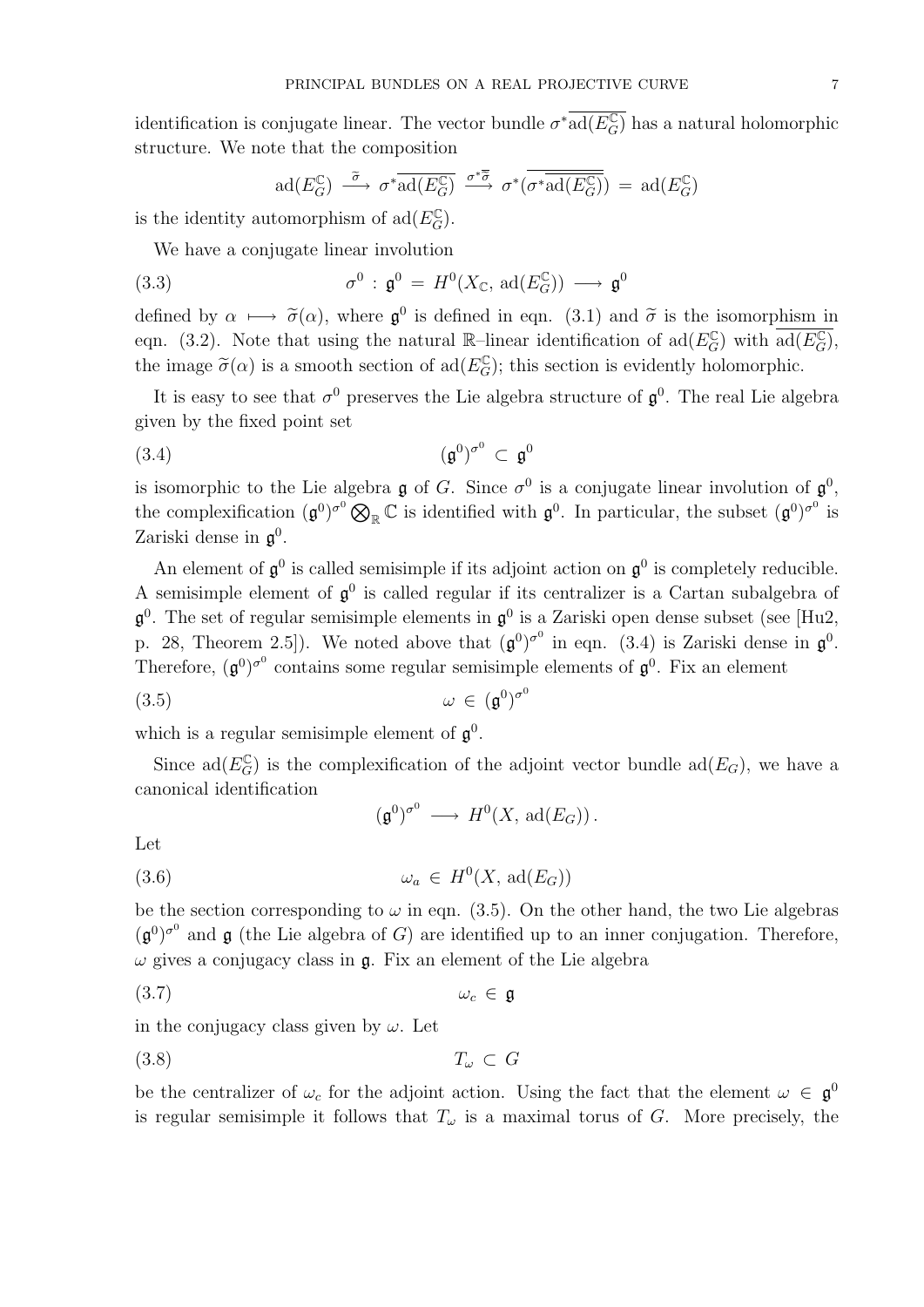subgroup of a complex reductive group  $G'$  generated by the one parameter subgroup of it defined by a fixed regular semisimple element of the Lie algebra of  $G'$ , together with the connected component, containing the identity element, of the center of  $G'$ , is a maximal torus of G'. Since the centralizer of maximal torus T' in G' is T' itself [Hu1, p. 140, Corollary A], we conclude that  $T_{\omega}$  is a maximal torus of G.

We recall that the adjoint vector bundle  $\text{ad}(E_G)$  is a quotient of  $E_G \times \mathfrak{g}$ . Let

$$
q\,:\,E_G\times\mathfrak{g}\,\longrightarrow\,\mathrm{ad}(E_G)
$$

be the quotient map. Let

$$
p_1\,:\,E_G\times\mathfrak{g}\,\longrightarrow\, E_G
$$

be the projection to the first factor.

Finally, consider the projection

$$
E_{T_{\omega}} := p_1((E_G \times {\{\omega_c\}}) \cap q^{-1}(\omega_a(X)) \subset E_G,
$$

where  $\omega_a: X \longrightarrow \text{ad}(E_G)$  is the section in eqn. (3.6), and  $\omega_c$  is the element in eqn. (3.7). It is straight–forward to check that  $E_{T_{\omega}}$  is a reduction of structure group of the principal G–bundle  $E_G$  to the subgroup  $T_\omega$  in eqn. (3.8). This completes the proof of the  $\Box$  proposition.

Let  $P$  be a parabolic subgroup of a connected reductive linear algebraic group  $G$  defined over R. Consider the short exact sequence of groups

$$
(3.9) \t\t e \longrightarrow R_u(P) \longrightarrow P \longrightarrow L(P) \longrightarrow e,
$$

where  $R_u(P)$  is the unipotent radical of P, and  $L(P)$  is the Levi quotient of P. As a special case of a result of Mostow, this exact sequence is right split (see [Bo, p. 158, § 11.22]). In other words, P is a semidirect product  $R_u(P) \rtimes L(P)$  of the unipotent radical  $R_u(P)$  and the Levi quotient  $L(P)$ . Hence there is a subgroup of P that projects isomorphically onto  $L(P)$ . The result of Mostow also says that any two such subgroups of P are conjugate [Bo, p. 158, § 11.22]. Fix a subgroup of P that projects isomorphically onto  $L(P)$ . This subgroup will also be denoted by  $L(P)$ ; this subgroup of P will be called the Levi subgroup of P.

**Proposition 3.2.** Let  $E_P$  be a principal P-bundle over the curve X of genus zero that satisfies the following condition: There is a principal  $G$ -bundle over X whose Harder– Narasimhan reduction, described in Corollary 2.4, is  $E_P$ . Then  $E_P$  admits a reduction of structure group to the Levi subgroup  $L(P) \subset P$ .

*Proof.* Let  $\text{Ad}(E_P) := E_P \times_P P$  denote the adjoint bundle of  $E_P$ . We recall that  $\text{Ad}(E_P)$ is the fiber bundle over X associated to the principal P–bundle  $E<sub>P</sub>$  for the adjoint action of P on itself. Therefore,  $\text{Ad}(E_P)$  is a quotient of  $E_P \times P$ , and it is a group–scheme over X. The Lie algebra bundle for  $\text{Ad}(E_P)$  is the adjoint vector bundle  $\text{ad}(E_P)$ .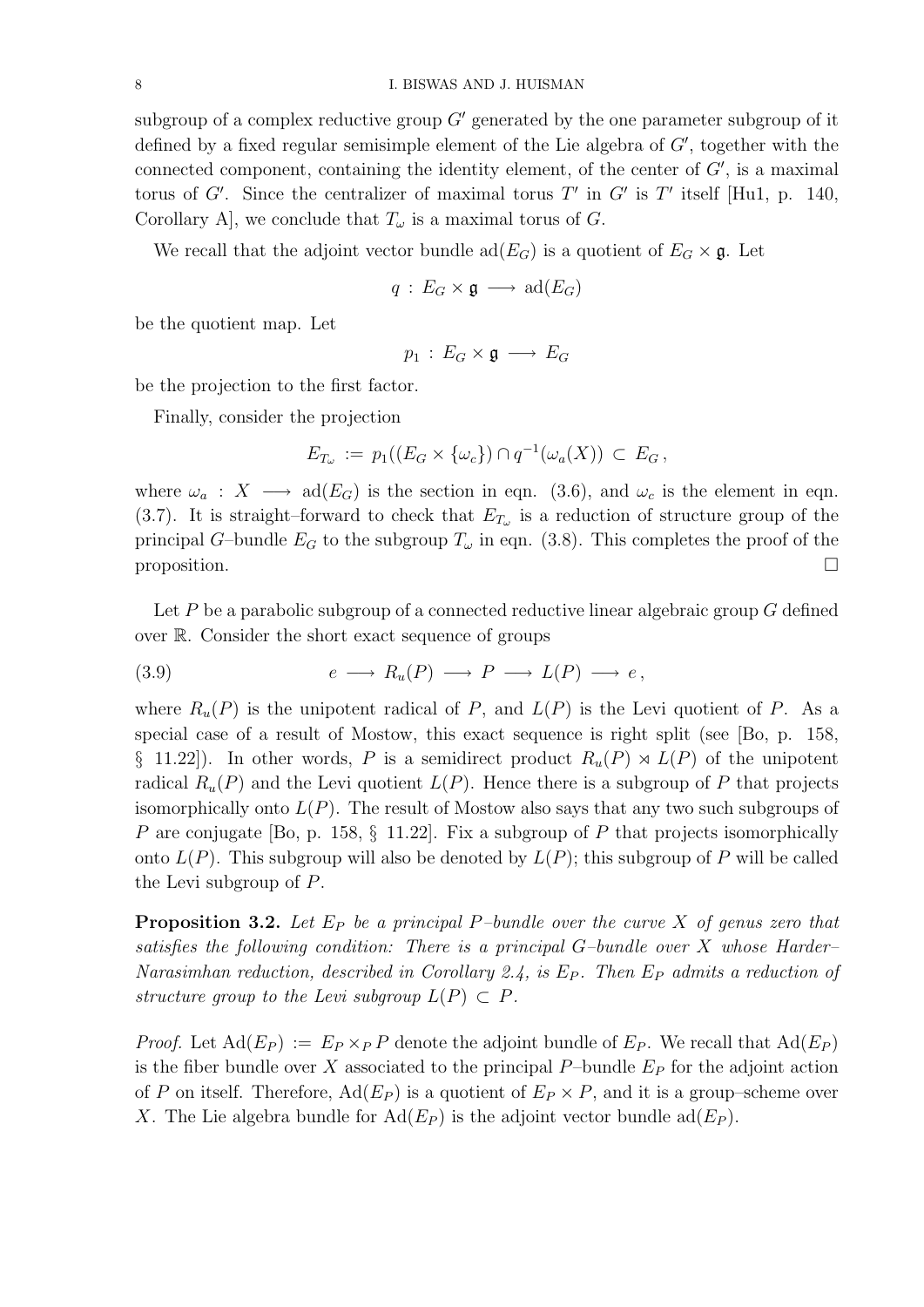Let

$$
(3.10) \tEP(Ru(P)) := EP \timesP Ru(P) \subset EP \timesP P =: \text{Ad}(EP)
$$

be the subgroup–scheme over X given by the P invariant subgroup  $R_u(P) \subset P$ . We note that  $E_P(R_u(P))$  is associated to the principal P–bundle  $E_P$  for the adjoint action of P on  $R_u(P)$ .

The group–scheme  $\text{Ad}(E_P)$  has a natural action on the principal P–bundle  $E_P$ . Indeed, the map

$$
(E_P \times P) \times E_P \longrightarrow P
$$

defined by  $((z, p), zp') \mapsto zpp'$ , where  $z \in E_P$  and  $p, p' \in P$ , descends to a map

$$
((E_P \times P)/P) \times E_P = \text{Ad}(E_P) \times E_P \longrightarrow P
$$

giving the action of  $\text{Ad}(E_P)$  on  $E_P$ . This action of  $\text{Ad}(E_P)$  on  $E_P$  clearly commutes with the right action of  $P$  on  $E_P$ .

The above action of  $\text{Ad}(E_P)$  on  $E_P$  gives an action of  $\text{Ad}(E_P)$  on any fiber bundle over X associated to  $E_P$ . To see this induced action, let Y be a variety on which P acts on the left, and let

$$
E_P(Y) := E_P \times_P Y
$$

be the fiber bundle over X associated to  $E_P$  for its action on Y. Then the map

$$
\mathrm{Ad}(E_P)\times (E_P\times Y)\,\longrightarrow\, E_P\times Y
$$

defined by  $(g, (z, y)) \mapsto (gz, y)$  descends to an action of Ad(E<sub>P</sub>) on the quotient space  $E_P(Y)$  of  $E_P \times Y$ .

Consider the quotient space

$$
E_P(P/L(P)) := E_P/L(P)
$$

which is a fiber bundle over X with  $P/L(P)$  as the fiber; here  $L(P)$  is the Levi subgroup of P. We note that  $E_P(P/L(P))$  is the fiber bundle associated to  $E_P$  for the lefttranslation action of P on  $P/L(P)$ . Restricting the action of  $\text{Ad}(E_G)$  on  $E_P(P/L(P))$  to the subgroup–scheme  $E_P(R_u(P))$  (defined in eqn. (3.10)) we get an action of  $E_P(R_u(P))$ on  $E_P(P/L(P))$ . Using the fact that the subgroup  $L(P)$  of P projects isomorphically onto the quotient  $P/R_u(P)$  (see eqn. (3.9)) it follows that  $E_P(P/L(P))$  is a torsor for the group–scheme  $E_P(R_u(P))$ . In other words, the group–scheme  $E_P(R_u(P))$  acts freely transitively on the fiber bundle  $E_P(P/L(P)).$ 

Isomorphism classes of torsors for  $E_P(R_u(P))$  are parametrized by  $H^1(X, E_P(R_u(P)))$ . Since  $E_P$  is Zariski locally trivial, we may use Zariski topology. Let

$$
(3.11) \qquad \theta \in H^1(X, E_P(R_u(P)))
$$

be the element corresponding to the above torsor  $E_P(P/L(P))$ .

The Lie algebra of the unipotent radical  $R_u(P)$  of P will be denoted by  $R_n(\mathfrak{p})$ . So  $R_n(\mathfrak{p})$  is the nilpotent radical of the Lie algebra of P. We note that the adjoint action P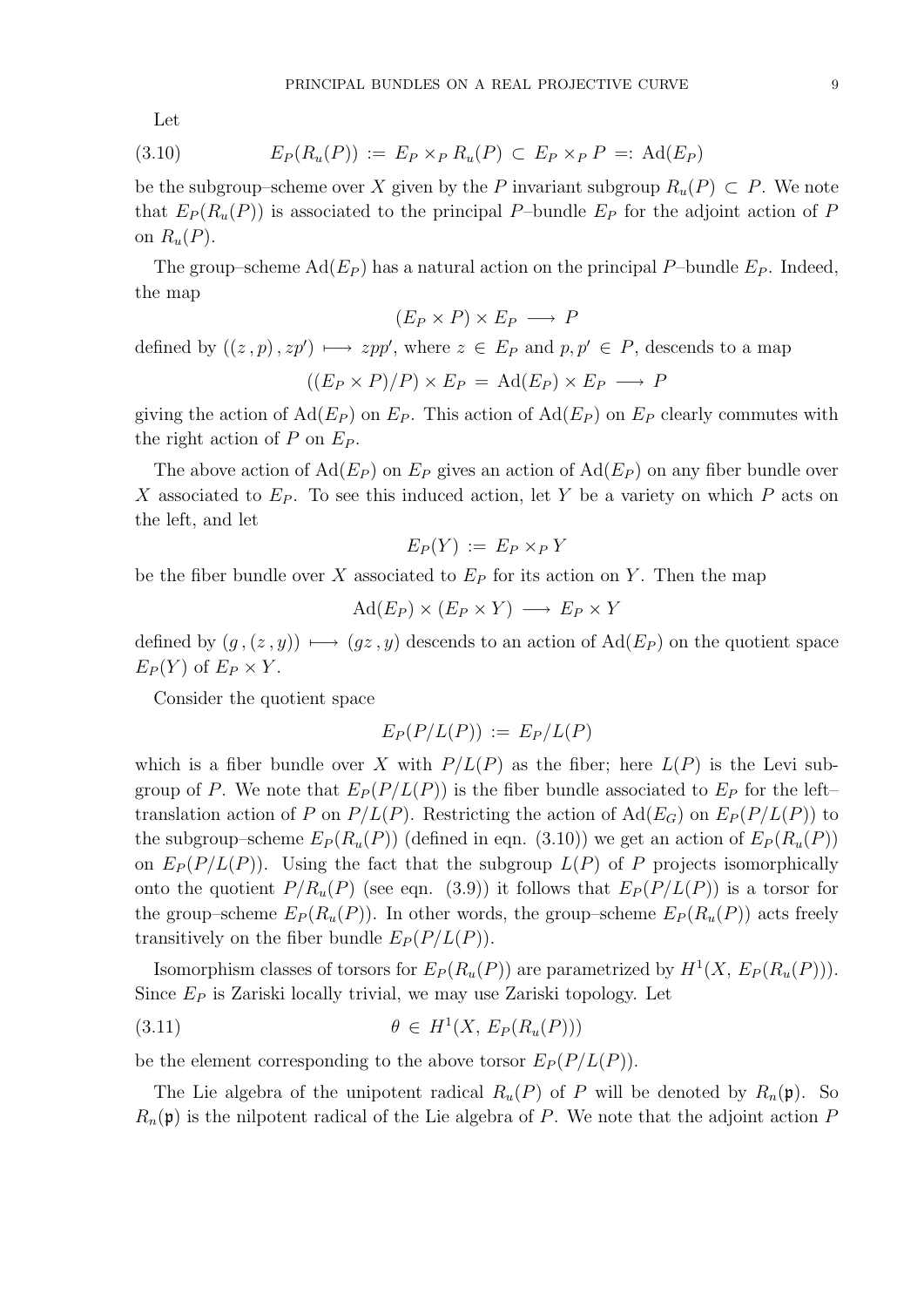on its own Lie algebra leaves the subalgebra  $R_n(\mathfrak{p})$  invariant, just as the adjoint action of P on itself leaves the subgroup  $R_u(P)$  invariant. Let  $E_P(R_n(\mathfrak{p}))$  be the vector bundle over X associated to the principal P–bundle  $E_P$  for the P–module  $R_n(\mathfrak{p})$ . Since the adjoint action of P on  $R_n(\mathfrak{p})$  preserves its Lie algebra structure, it follows that  $E_P(R_n(\mathfrak{p}))$  is a bundle of Lie algebras over X. The Lie algebra bundle for the group–scheme  $E_P(R_u(P))$ is evidently identified with  $E_P(R_n(\mathfrak{p}))$ .

Let

$$
(3.12) \qquad 0 = E_{-\ell-1} \subset E_{-\ell} \subset E_{-\ell+1} \subset \cdots \subset E_{-2} \subset E_{-1} = E_P(R_n(\mathfrak{p}))
$$

be the Harder–Narasimhan filtration of the vector bundle. We know that

$$
[E_{-j}, E_{-1}] \subset E_{-j-1}
$$

for all  $j \in [1, \ell]$ ; see [AAB, p. 699, (2)]. From eqn. (3.13) we conclude the following:

- Each  $E_{-j}$  is a bundle of ideals in the Lie algebra bundle  $E_P(R_n(\mathfrak{p}))$ .
- For each  $j \in [1, \ell]$ , the quotient Lie algebra bundle  $E_{-j}/E_{-j-1}$  is abelian.

Given a unipotent linear algebraic group  $U$ , if its Lie algebra  $\mu$  is abelian, then the exponential map

 $\exp : \mathfrak{u} \longrightarrow U$ 

is an isomorphism of algebraic groups. Hence the filtration in eqn. (3.12) gives a filtration of normal subgroup-schemes of  $E_P(R_u(P))$ 

$$
(3.14) \qquad e_X = \mathcal{G}_{-\ell-1} \subset \mathcal{G}_{-\ell} \subset \mathcal{G}_{-\ell+1} \subset \cdots \subset \mathcal{G}_{-2} \subset \mathcal{G}_{-1} = E_P(R_u(P))
$$

such that

(3.15) 
$$
\mathcal{G}_{-j}/\mathcal{G}_{-j-1} = E_{-j}/E_{-j-1}
$$

as group–schemes for all  $j \in [1, \ell];$  here  $e_X$  is the group–scheme over X for the trivial group.

For each  $j \in [1, \ell],$  the quotient  $E_{-j}/E_{-j-1}$  is a semistable vector bundle over X of positive degree. (We recall that  $\text{ad}(E_P)$  is the term in the Harder–Narasimhan filtration of ad( $E_G$ ) whose quotient by the previous term is of degree zero.) Since  $(E_{-j}/E_{-j-1})^* \bigotimes K_X$ is a semistable vector bundle of negative degree, where  $K_X$  is the canonical line bundle of X (its degree is  $-2$ ), using Serre duality we have

$$
H^1(X, E_{-j}/E_{-j-1}) = H^0(X, (E_{-j}/E_{-j-1})^* \otimes K_X)^* = 0.
$$

Therefore, using eqn. (3.15) we have  $H^1(X, \mathcal{G}_{-j}/\mathcal{G}_{-j-1}) = 0$  for all  $j \in [1, \ell]$ . Now using the filtration in eqn. (3.14) it follows that

$$
H^1(X, E_P(R_u(P))) = 0.
$$

To prove this note that since  $H^1(X, \mathcal{G}_{-j}/\mathcal{G}_{-j-1}) = 0$ , in order to show that

$$
H^1(X,\, \mathcal{G}_{-j})\,=\, 0
$$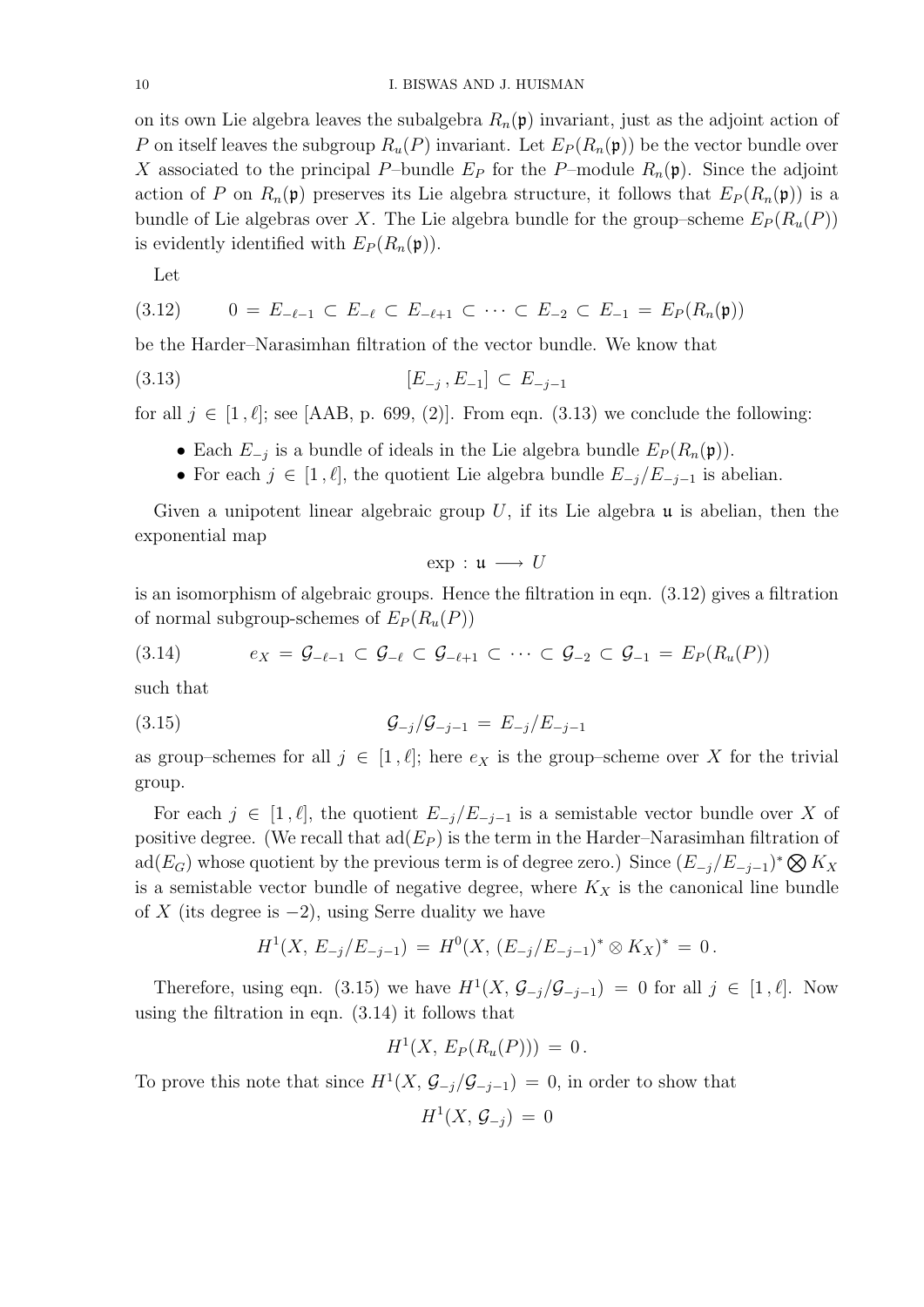it suffices to prove that  $H^1(X, \mathcal{G}_{-j-1}) = 0$ . In particular, the element  $\theta$  in eqn. (3.11) vanishes. Hence  $E_P(P/L(P)) = E_P/L(P)$  is a trivial  $E_P(R_u(P))$ -torsor. In particular, the fiber bundle  $E_P/L(P)$  over X admits a section.

Any section  $\sigma : X \longrightarrow E_P/L(P)$  of the fiber bundle  $E_P/L(P)$  gives a reduction of structure group of  $E_P$  to  $L(P)$ . Indeed, the inverse image of the subvariety  $\sigma(X) \subset$  $E_P/L(P)$  for the quotient map  $E_P \longrightarrow E_P/L(P)$  is a reduction of structure group of  $E_P$ to  $L(P)$ . This completes the proof of the proposition.

Proposition 3.1 and Proposition 3.2 together have the following corollary.

**Corollary 3.3.** Let  $E_G$  be a principal G-bundle over the curve X of genus zero, where G is a connected reductive linear algebraic group over  $\mathbb{R}$ . Then  $E_G$  admits a reduction of structure group to a maximal torus of G.

*Proof.* If  $E_G$  is semistable, then it follows from Proposition 3.1.

Now assume that  $E_G$  is not semistable. Let  $E_P$  be the Harder–Narasimhan reduction of  $E_G$  (see Corollary 2.4). From Proposition 3.2 we know that  $E_P$  admits a reduction of structure group  $E_{L(P)} \subset E_P$  to the Levi subgroup  $L(P)$  of P. Hence  $E_G$  admits a reduction of structure group to  $L(P)$ . The principal  $L(P)$ –bundle obtained by extending the structure group of  $E_P$  using the projection of P to  $L(P) = P/R_u(P)$  is semistable (see Corollary 2.4). Since the principal  $L(P)$ -bundle  $E_{L(P)}$  is identified with this principal  $L(P)$ –bundle obtained by extending the structure group of  $E_P$ , we conclude that  $E_{L(P)}$ is semistable.

Therefore, using Proposition 3.1 we now conclude that the principal  $G$ -bundle  $E_G$ admits a reduction of structure group to a maximal torus of the Levi subgroup  $L(P)$ . A maximal torus of  $L(P)$  is also a maximal torus of G. This completes the proof of the corollary.

Consider the base change  $X_{\mathbb{C}}$  in eqn. (2.2) of X to  $\mathbb{C}$ . Therefore,  $X_{\mathbb{C}}$  is isomorphic to  $\mathbb{P}^1_{\mathbb{C}}.$ 

Definition 3.4. The natural projection

 $f : X_{\mathbb{C}} \longrightarrow X$ 

defines a principal  $\mathbb{Z}/2\mathbb{Z}$ -bundle over X. This principal  $\mathbb{Z}/2\mathbb{Z}$ -bundle over X will be denoted by  $F_{\mathbb{Z}_2}$ .

We note that  $F_{\mathbb{Z}_2}$  is a nontrivial principal  $\mathbb{Z}/2\mathbb{Z}$ -bundle over X. To see this observe that  $X_{\mathbb{C}}$  is irreducible.

**Lemma 3.5.** Let  $\Gamma$  be a finite group and  $E_{\Gamma}$  a principal  $\Gamma$ -bundle over the real projective curve  $X$  of genus zero. Then there is a homomorphism

$$
\rho : \mathbb{Z}/2\mathbb{Z} \longrightarrow \Gamma
$$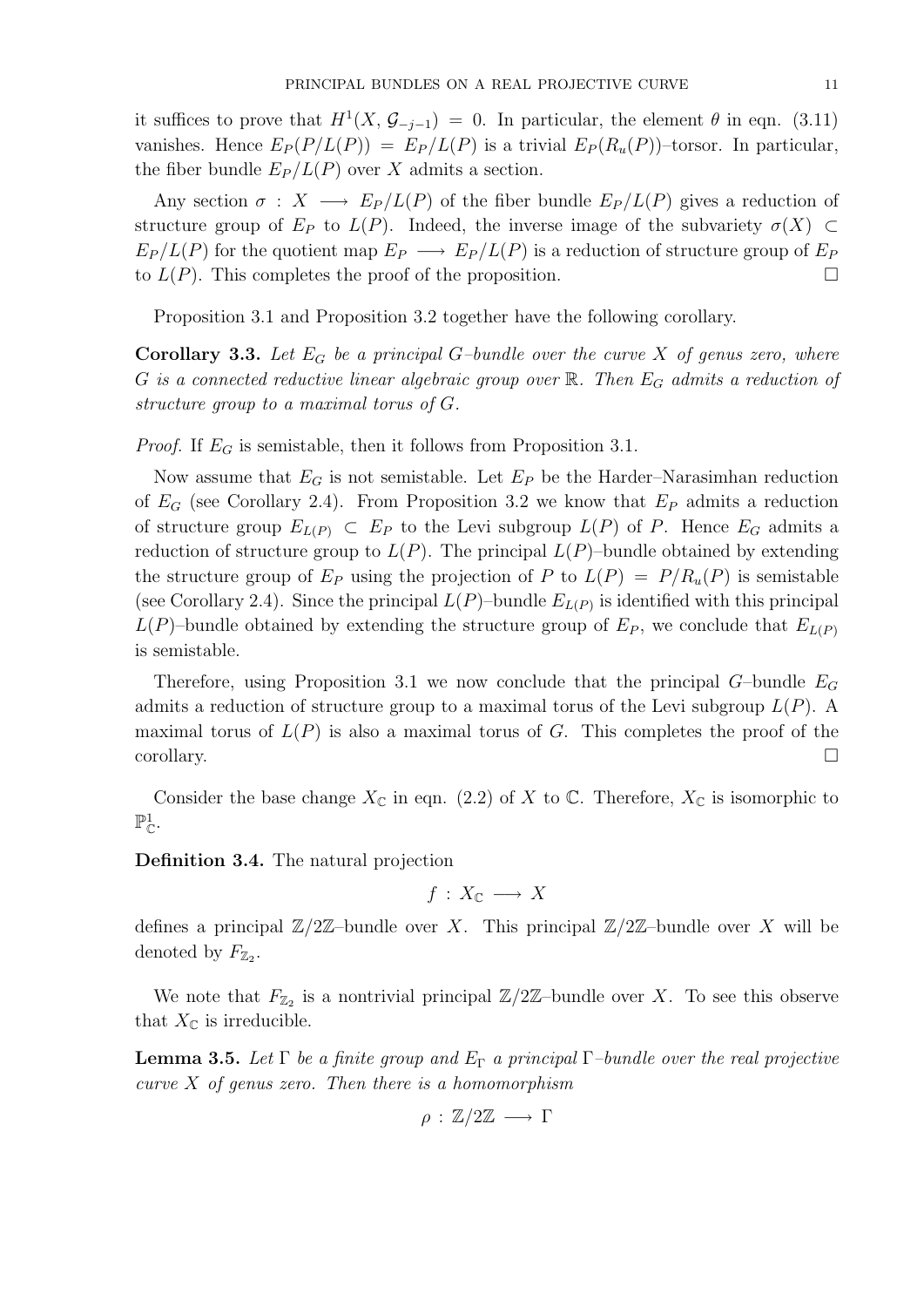such that the principal  $\Gamma$ -bundle  $E_{\Gamma}$  is isomorphic to the one obtained by extending the structure group of the principal  $\mathbb{Z}/2\mathbb{Z}$ -bundle  $F_{\mathbb{Z}_2}$  in Definition 3.4 using  $\rho$ .

*Proof.* Consider the short exact sequence of étale fundamental groups

$$
e \longrightarrow \pi_1(X_{\mathbb{C}}, x) \longrightarrow \pi_1(X, x) \longrightarrow \text{Gal}(\mathbb{C}/\mathbb{R}) = \mathbb{Z}/2\mathbb{Z} \longrightarrow e,
$$

where x is a point of  $X_{\mathbb{C}}$  (see [Mu, p. 153, Theorem (8.1.1)]). Using it and the fact that  $\pi_1(X_{\mathbb{C}}, x) = e$  it follows that  $\pi_1(X, x) = \mathbb{Z}/2\mathbb{Z}$ . We noted earlier that the principal  $\mathbb{Z}/2\mathbb{Z}$ -bundle  $F_{\mathbb{Z}_2}$  over X in Definition 3.4 is nontrivial. Therefore, all principal bundles over X with a finite group as the structure group are obtained from  $F_{\mathbb{Z}_2}$  by extension of structure group. This completes the proof of the lemma.

## 4. Reduction of a torus bundle over a conic

Let  $T_s = \mathbb{G}_m$  be the split torus of dimension one defined over R. The anisotropic torus of dimension one defined over  $\mathbb R$  will be denoted by  $T_a$  (see [Bo, p. 121, § 8.16]). So the base change of  $T_a$  to  $\mathbb C$  is isomorphic to  $\mathbb C^*$ , and the action of the nontrivial element of  $Gal(\mathbb{C}/\mathbb{R}) = \mathbb{Z}/2\mathbb{Z}$  on  $\mathbb{C}^*$  is the involution defined by

$$
(4.1) \t\t z \mapsto 1/\overline{z}.
$$

Let  $T_c$  denote the Weil restriction of the complex torus  $\mathbb{C}^*$  to the subfield of real numbers. Therefore,  $T_c$  is a quotient of  $T_s \times T_a$  by  $\mathbb{Z}/2\mathbb{Z}$ . It can be shown that  $T_c \neq T_s \times T_a$ . To prove this we note that any torus T' has a unique maximal anisotropic subtorus  $T_a'$ and a unique maximal split subtorus  $T_d$ ; the two subgroups  $T_a$  and  $T_d$  generate T', while  $T_a' \cap T_d'$  is a finite group [Bo, p. 121, Proposition]. In the case of  $T' = T_c$ , we have  $T_a' \bigcap T_d' = \mathbb{Z}/2\mathbb{Z}$ . Hence  $T_c \neq T_s \times T_a$ .

The following lemma is well known (see [PR, p. 76, line 8] for proof):

**Lemma 4.1.** Let T be an algebraic torus defined over  $\mathbb{R}$ . Then T is isomorphic to the Cartesian product  $(T_s)^{n_1} \times (T_a)^{n_2} \times (T_c)^{n_3}$  for some nonnegative integers  $n_1$ ,  $n_2$  and  $n_3$ .

As in Section 3, we will denote by  $X$  a geometrically irreducible smooth projective curve of genus zero defined over R. We will construct a nontrivial principal  $T_a$ -bundle over  $X$ .

Let

$$
(4.2) \t\t\t\t\t h_0: \mathbb{Z}/2\mathbb{Z} \longrightarrow T_a
$$

be the injective homomorphism whose image is  $\{\pm 1\}$ . Let  $F_{T_a}$  be the principal  $T_a$ -bundle over X obtained by extending the structure group of the principal  $\mathbb{Z}/2\mathbb{Z}$ –bundle  $F_{\mathbb{Z}}$  using the homomorphism  $h_0$  in eqn. (4.2); see Definition 3.4 for  $F_{\mathbb{Z}_2}$ .

**Proposition 4.2.** The above defined principal  $T_a$ -bundle  $F_{T_a}$  over the genus zero curve X is nontrivial. Any nontrivial principal  $T_a$ -bundle over X is isomorphic to  $F_{T_a}$ .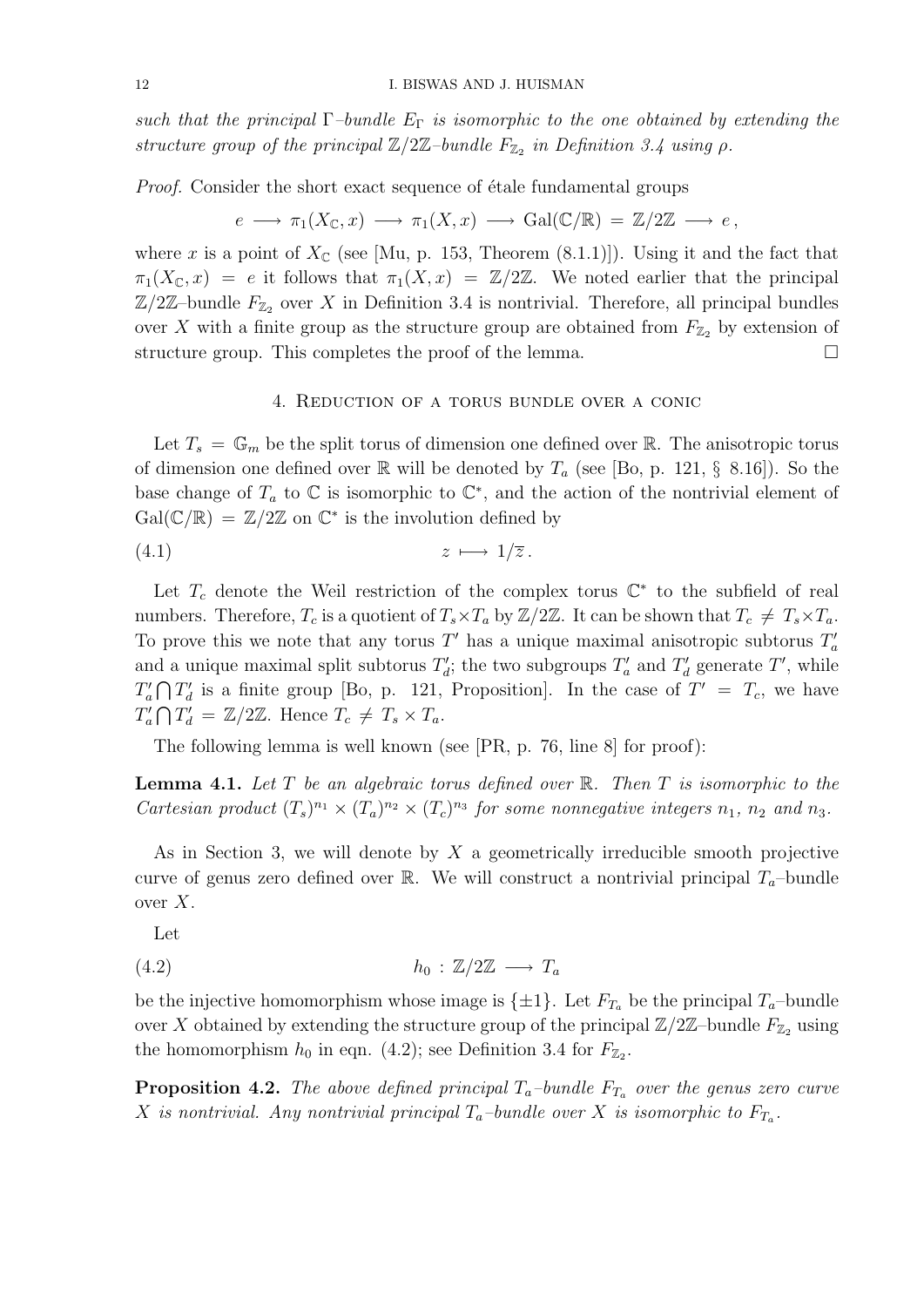*Proof.* Take any principal  $T_a$ -bundle  $E_{T_a}$  over X. Let

$$
E_{T_a}^{\mathbb{C}}\;:=\;E_{T_a}\times_{\mathbb{R}}\mathbb{C}
$$

be the base change to  $\mathbb{C}$ . Therefore,  $E_T^{\mathbb{C}}$  $T_a$  is a principal

$$
(T_a)_{\mathbb{C}} := T_a \times_{\mathbb{R}} \mathbb{C} = \mathbb{C}^*
$$

bundle over  $X_{\mathbb{C}} = X \times_{\mathbb{R}} \mathbb{C}$  (see eqn. (2.2)). Let

$$
\sigma: X_{\mathbb{C}} \longrightarrow X_{\mathbb{C}}
$$

be the action of the nontrivial element in  $Gal(\mathbb{C}/\mathbb{R}) = \mathbb{Z}/2\mathbb{Z}$ . Therefore,  $\sigma$  is an antiholomorphic involution of  $X_{\mathbb{C}} \cong \mathbb{P}^1_{\mathbb{C}}$ .

Let L denote the algebraic line bundle over  $X_{\mathbb{C}}$  defined by the principal  $\mathbb{C}^*$ -bundle  $E_{\mathcal{L}}^{\mathbb{C}}$  $\frac{C}{T_a}$  . The dual line bundle of L will be denoted by  $L^*$ . Let  $\overline{L^*}$  be the real analytic complex line bundle over  $X_{\mathbb{C}}$  whose underlying real vector bundle of rank two is identified with that of  $L^*$ , while the complex structure of the fibers of  $\overline{L^*}$  are conjugate to the complex structure of the fibers of L. In other words, the identification of  $L^*$  with  $\overline{L^*}$  is fiberwise conjugate linear. The pull back  $\sigma^* \overline{L^*}$  has a natural structure of a complex algebraic line bundle over  $X_{\mathbb{C}}$ . Since L is given by the complexification of a principal  $T_a$ -bundle over  $X$ , there is a holomorphic isomorphism of line bundles

$$
(4.4) \t\t \eta: L \longrightarrow \sigma^* \overline{L^*}
$$

satisfying a condition which we will describe. Let

$$
\sigma^*\overline{\eta^*} : \sigma^*\overline{L^*} \longrightarrow \sigma^*\overline{(\sigma^*\overline{L^*})^*} = L
$$

be the holomorphic isomorphism given by  $\eta$ . The condition on  $\eta$  says that the composition

(4.5) 
$$
\sigma^* \overline{\eta^*} \circ \eta = \mathrm{Id}_L.
$$

This condition follows from the fact that the Galois involution of the complexification  $(T_a)_{\mathbb{C}}$  is the one in eqn. (4.1).

Conversely, any pair  $(L, \eta)$ , where

- L is a holomorphic line bundle over  $X_{\mathbb{C}}$ , and
- $\eta$ :  $L \longrightarrow \sigma^* \overline{L^*}$  is a holomorphic isomorphism of line bundles satisfying the identity in eqn. (4.5),

define a principal  $T_a$ -bundle over X. Furthermore, isomorphisms between two principal  $T_a$ -bundles over X are parametrized by isomorphisms between the corresponding pairs.

Take any pair  $(L, \eta)$  satisfying the above conditions. For a topological complex vector bundle V over  $X_{\mathbb{C}}$  we have

$$
degree(V^*) = degree(\sigma^* V) = degree(\overline{V}) \text{ and } degree(V^*) = -degree(V).
$$

Hence degree $(\sigma^* \overline{L^*})$  =  $-\text{degree}(L)$ . Therefore, the existence of the isomorphism  $\eta$ :  $L \longrightarrow \sigma^* \overline{L^*}$  implies that degree $(L) = 0$ . Thus L is a trivial line bundle over  $X_{\mathbb{C}} \cong \mathbb{P}^1_{\mathbb{C}}$ .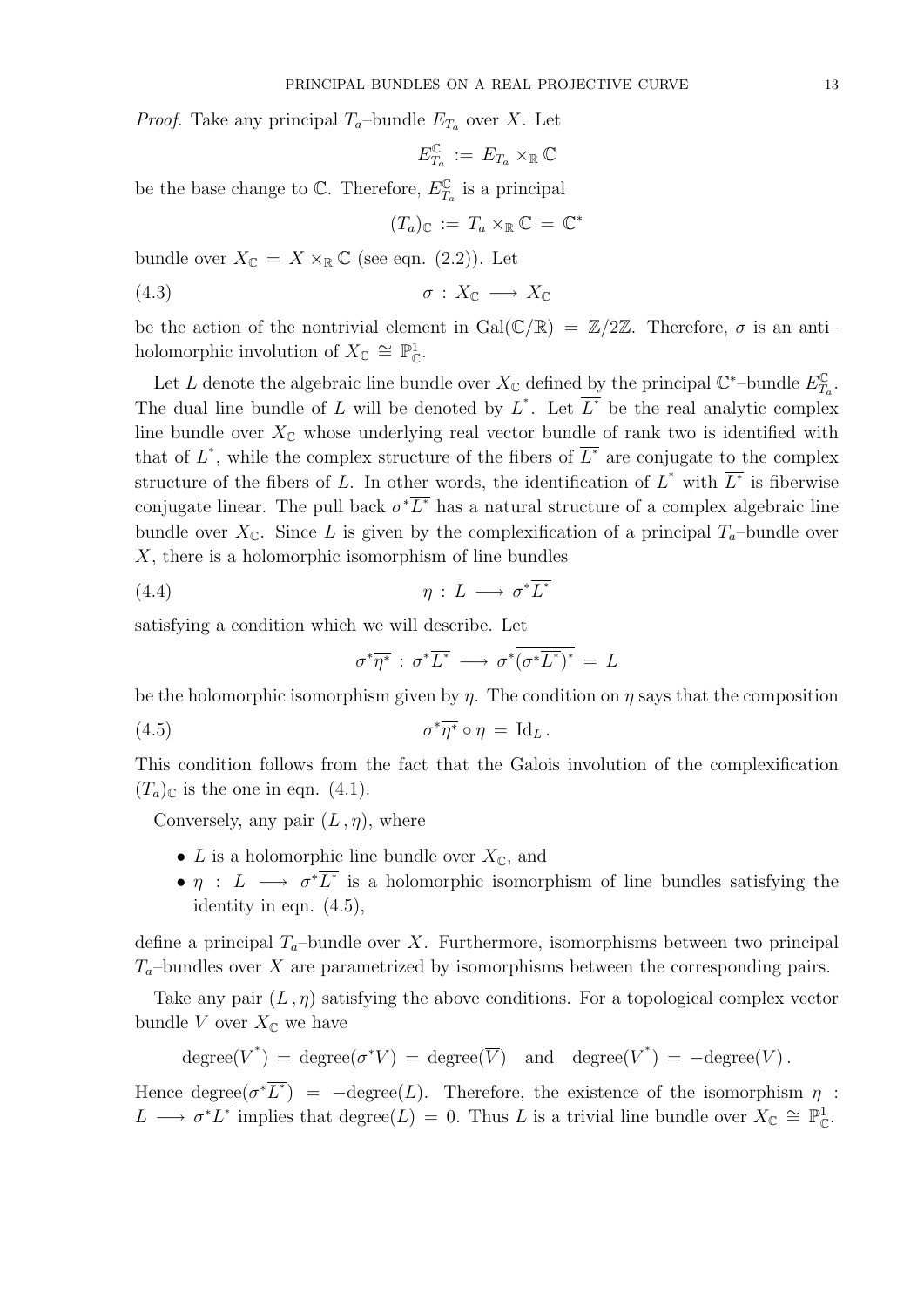Fix a trivialization of L. This trivialization gives a trivialization of the dual line bundle L<sup>\*</sup>, hence we also have a trivialization of  $\sigma^*\overline{L^*}$ . Using these trivializations of L and  $\sigma^* \overline{L^*}$ , the isomorphism  $\eta$  corresponds to multiplication by some nonzero complex number  $\lambda \in \mathbb{C}^*$ . It is straight–forward to check that the isomorphism  $\sigma^* \overline{\eta^*}$  in eqn. (4.5) is given by multiplication with  $1/\overline{\lambda}$  with respect to the trivializations. Therefore, from the given condition that  $\eta$  satisfies the identity in eqn. (4.5) we conclude that  $\lambda \in \mathbb{R}^*$ . By altering trivialization we see that  $\lambda = \pm 1$ .

The case of  $\lambda = 1$  corresponds to the trivial principal  $T_a$ -bundle over X. Therefore, there is at most one nontrivial principal  $T_a$ -bundle over X up to an isomorphism.

Consider the short exact sequence of algebraic groups

(4.6) 
$$
e \longrightarrow \mathbb{Z}/2\mathbb{Z} = \pm 1 \hookrightarrow T_a \stackrel{\psi}{\longrightarrow} T_a \longrightarrow e,
$$

where  $\psi$  is defined by  $g \mapsto g^2$ . Take any principal  $T_a$ -bundle  $E_{T_a}$  over X. Let  $E'_{T_a}$  be the principal  $T_a$ -bundle over X obtained by extending the structure group of  $E_{T_a}$  using the homomorphism  $\psi$  in eqn. (4.6).

From our earlier observation that  $E_{T_a}$  corresponds to either  $\lambda = 1$  or  $\lambda = -1$  it follows immediately that  $E'_{T_a}$  corresponds to 1. Hence  $E'_{T_a}$  is a trivial principal  $T_a$ -bundle. Now using the short exact sequence in eqn. (4.6) we conclude that isomorphism classes of principal  $T_a$ -bundles over X are parametrized by isomorphism classes of principal  $\mathbb{Z}/2\mathbb{Z}$ bundles over X; a principal  $\mathbb{Z}/2\mathbb{Z}$ -bundle gives a principal  $T_a$ -bundle by extending the structure group using the inclusion homomorphism in eqn. (4.6).

Since the principal  $\mathbb{Z}/2\mathbb{Z}$ -bundle  $F_{\mathbb{Z}_2}$  in Definition 3.4 is nontrivial, we conclude that the principal  $T_a$ -bundle  $F_{T_a}$  over X given by it using the homomorphism  $h_0$  is nontrivial. This completes the proof of the proposition.

Remark 4.3. A couple of remarks on the proof of Proposition 4.2:

- Let L denote the trivial complex line bundle over  $X_{\mathbb{C}}$  equipped with a trivialization. So  $\sigma^* \overline{L^*}$  is equipped with an induced trivialization. As we saw in the proof of Proposition 4.2, any isomorphism as in eqn. (4.4) satisfying the identity in eqn. (4.5) corresponds to multiplication by some  $\lambda \in \{\pm 1\}$  with respect to the trivializations of L and  $\sigma^*\overline{L^*}$ . It is easy to see directly that the two pairs  $(\mathcal{O}_{X_{\mathbb{C}}}, 1)$ and  $(\mathcal{O}_{X_{\mathbb{C}}}, -1)$  are not isomorphic. Indeed, finding an isomorphism between them would amount to finding a  $\mu \in \mathbb{C}^*$  such that  $\mu = -1/\overline{\mu}$ , which is impossible.
- It may also be pointed out that real algebraic line bundles over  $X$  are in natural bijective correspondence with pairs of the form  $(\zeta, \beta)$ , where  $\zeta$  is a holomorphic line bundle over  $X_{\mathbb{C}}$ , and

$$
\beta\,:\,\zeta\,\longrightarrow\,\sigma^*\overline{\zeta}
$$

is a holomorphic isomorphism of line bundles, such that the composition

$$
\zeta \stackrel{\beta}{\longrightarrow} \sigma^*\overline{\zeta} \stackrel{\sigma^*\overline{\beta}}{\longrightarrow} \sigma^*(\overline{\sigma^*\overline{\zeta}}) = \zeta
$$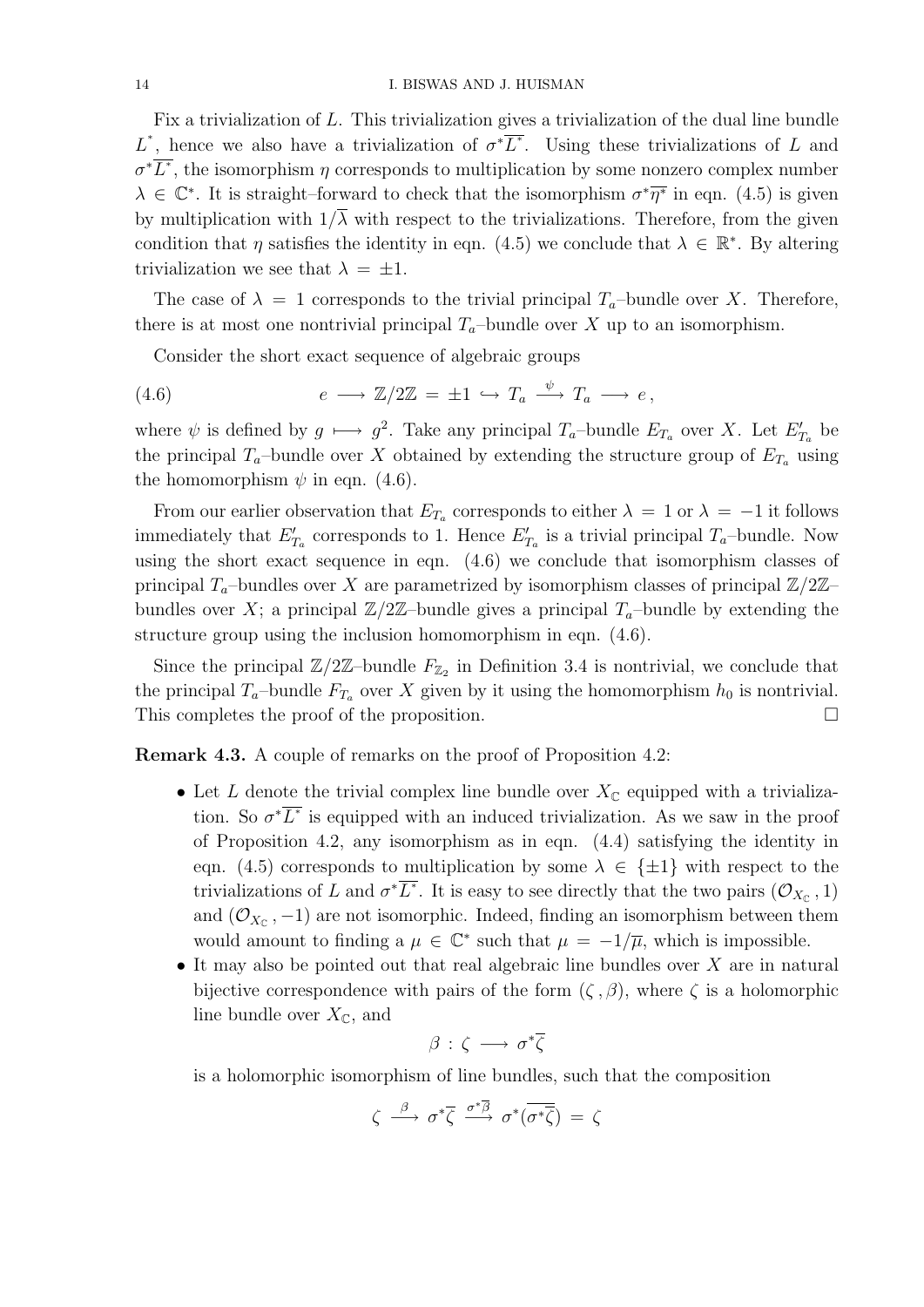is the identity map of  $\zeta$ .

Proposition 4.2 has the following corollary:

Corollary 4.4. Any principal  $T_a$ -bundle over X admits a reduction of structure group to the subgroup  $\{\pm 1\} \subset T_a$ .

Consider the split torus  $T_s = \mathbb{G}_m$ . Principal  $T_s$ -bundles over X are in bijective correspondence with the real algebraic line bundles over X. Given a principal  $T_s$ –bundle, the corresponding line bundle is the one associated to it by the standard action of  $\mathbb{G}_m$  on  $\mathbb{R}$ . Conversely, given a line bundle  $\xi$  over X, the complement of the zero section in the total space of  $\xi$  is a principal  $T_s$ –bundle.

The following proposition is easy to prove (it follows from [BN, p. 1208, Theorem 1.1] in the case of anisotropic conic, and it follows from [BN, p. 1210, Proposition 3.1] in the case of projective line).

**Proposition 4.5.** Assume that  $X$  is isomorphic to a nondegenerate anisotropic conic in  $\mathbb{P}^2_{\mathbb{R}}$ . The group of line bundles over X is isomorphic to Z, and it is generated by the  $tangent\ bundle\ TX.$ 

The group of line bundles over  $\mathbb{P}^1_{\mathbb{R}}$  is isomorphic to  $\mathbb{Z}$ , and it is generated by the tautological line bundle  $\mathcal{O}_{\mathbb{P}^1_{\mathbb{R}}}(1)$ .

We will now consider the principal  $T_c$ -bundles over X, where  $T_c$  is the two–dimensional torus defined earlier (see Lemma 4.1). First observe that there is a short exact sequence of algebraic groups

$$
(4.7) \t\t e \longrightarrow T_s \hookrightarrow T_c \xrightarrow{\phi} T_a \longrightarrow e,
$$

where the injective homomorphism is given by the inclusion of  $\mathbb{R}^*$  in  $\mathbb{C}^*$ , and the projection  $\phi$  is defined by  $z \mapsto z/\overline{z}$ . Consider the subgroup

$$
\mathbb{Z}/2\mathbb{Z} = {\pm 1} \subset T_a.
$$

Let

$$
(4.9) \t\t\t H_0 := \phi^{-1}(\mathbb{Z}/2\mathbb{Z}) \subset T_c
$$

be the closed subgroup, where  $\phi$  is the projection in eqn. (4.7). Therefore, from eqn. (4.7) we have the exact sequence

$$
(4.10) \t\t e \longrightarrow T_s \hookrightarrow H_0 \xrightarrow{\phi} \mathbb{Z}/2\mathbb{Z} \longrightarrow e.
$$

**Lemma 4.6.** Any principal  $T_c$ -bundle over the genus zero curve X admits a reduction of structure group to the subgroup  $H_0$  defined in eqn. (4.9).

Let  $E_{T_c}$  be a principal  $T_c$ -bundle over X, and let  $E_{H_0}^1$   $\subset$   $E_{T_c}$  and  $E_{H_0}^2$   $\subset$   $E_{T_c}$  be reductions of structure group of  $E_{T_c}$  to the subgroup  $H_0$ . Then the two principal  $H_0$ bundles  $E_{H_0}^1$  and  $E_{H_0}^2$  over X are isomorphic.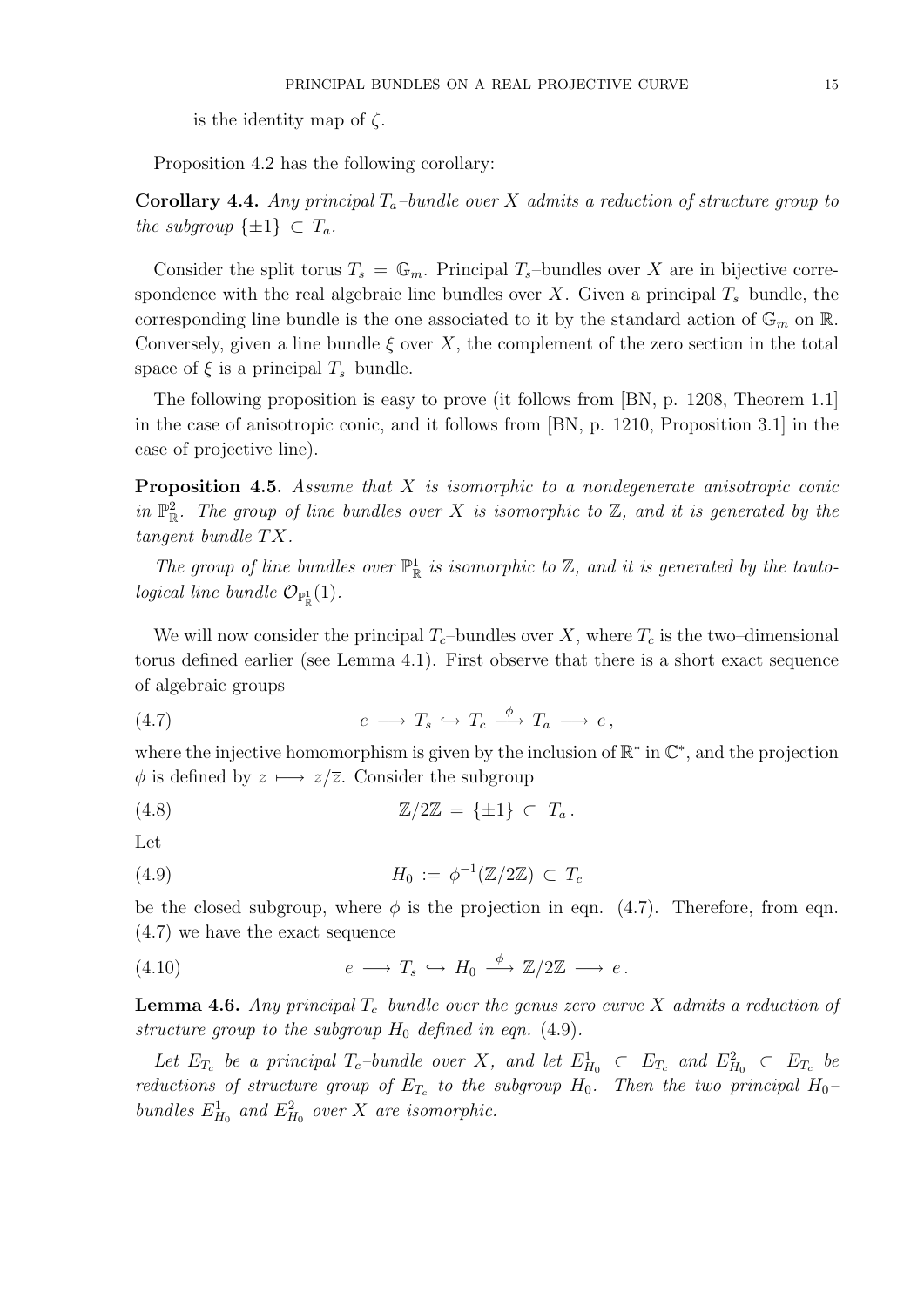*Proof.* Let  $E_{T_c}$  be a principal  $T_c$ -bundle over X. Let  $E_{T_a}$  be the principal  $T_a$ -bundle obtained by extending the structure group of  $E_{T_c}$  using the projection  $\phi$  in eqn. (4.7). From Corollary 4.4 we know that  $E_{T_a}$  admits a reduction of structure group to the subgroup  $\mathbb{Z}/2\mathbb{Z}$  in eqn. (4.8).

Let  $E_{\mathbb{Z}/2\mathbb{Z}} \subset E_{T_a}$  be a reduction of structure group of  $E_{T_a}$  to  $\mathbb{Z}/2\mathbb{Z}$ . Now the inverse image

$$
q^{-1}(E_{\mathbb{Z}/2\mathbb{Z}})\subset E_{T_c},
$$

where  $q: E_{T_c} \longrightarrow E_{T_a}$  is the natural projection, is a reduction of structure group of  $E_{T_c}$ to the subgroup  $H_0 \subset T_c$ .

We will now show that any two reductions of structure group of  $E_{T_c}$  to  $H_0$  are isomorphic.

Let  $E_{H_0}^1$  and  $E_{H_0}^2$  be two reductions of structure group of  $E_{T_c}$  to  $H_0$ . For  $i = 1, 2$ , let  $E_{\mathbb{Z}/2\mathbb{Z}}^i$  be the principal  $\mathbb{Z}/2\mathbb{Z}$ -bundle over X obtained from  $E_{H_0}^i$  by extending the structure group using the projection  $\phi$  in eqn. (4.10). Therefore,  $E_{\mathbb{Z}/2\mathbb{Z}}^{i}$  is a reduction of structure group of the earlier defined principal  $T_a$ -bundle  $E_{T_a}$  to the subgroup  $\mathbb{Z}/2\mathbb{Z}$ .

To prove that  $E_{H_0}^1$  and  $E_{H_0}^2$  are isomorphic it suffice to produce a real point  $t \in T_a$ such that

(4.11) 
$$
E_{\mathbb{Z}/2\mathbb{Z}}^2 = E_{\mathbb{Z}/2\mathbb{Z}}^1 t \subset E_{T_a}.
$$

Indeed, a lift  $\tilde{t} \in \phi^{-1}(t) \subset T_c$  of any t satisfying this condition, where  $\phi$  is the projection in eqn. (4.7), has the property that

$$
E_{H_0}^2 = E_{H_0}^1 \widetilde{t} \subset E_{T_c},
$$

which means that the automorphism of the principal  $T_c$ -bundle  $E_{T_c}$  defined by multiplication with  $\tilde{t}$  is an isomorphism of  $E_{H_0}^2$  with  $E_{H_0}^1$ . We note that the projection  $\phi$  in eqn. (4.7) is surjective on the real points; therefore, any real point  $t \in T_a$  can be lifted to a real point of  $T_c$ .

The principal  $T_a$ -bundle obtained by extending the structure group of  $E_{T_a}$  using the homomorphism  $\psi$  in eqn. (4.6) is trivial. Therefore, any reduction of structure group of the principal  $T_a$ -bundle  $E_{T_a}$  to the subgroup  $\mathbb{Z}/2\mathbb{Z}$  is given by a morphism from X to the quotient space  $T_a/(\mathbb{Z}/2\mathbb{Z}) \cong T_a$ . We note that there are no nonconstant maps from the irreducible projective variety X to the affine variety  $T_a/(\mathbb{Z}/2\mathbb{Z})$ .

Since both  $E_{\mathbb{Z}/2\mathbb{Z}}^1$  and  $E_{\mathbb{Z}/2\mathbb{Z}}^2$  are reductions of structure group of  $E_{T_a}$  to  $\mathbb{Z}/2\mathbb{Z}$ , there is a real point  $t_0 \in T_a/(\mathbb{Z}/2\mathbb{Z})$  such that

$$
z_2t_0 = z_1,
$$

where  $z_i \in T_a/(\mathbb{Z}/2\mathbb{Z}), i = 1, 2$ , is the image of the constant function

$$
X \longrightarrow T_a/(\mathbb{Z}/2\mathbb{Z})
$$

that gives the reduction  $E_{\mathbb{Z}/2\mathbb{Z}}^i$ . We note that the homomorphism  $\psi$  in eqn. (4.6) is surjective on the real points. Therefore, there is a real point  $t \in T_a$  such that  $\psi(t) = t_0$ .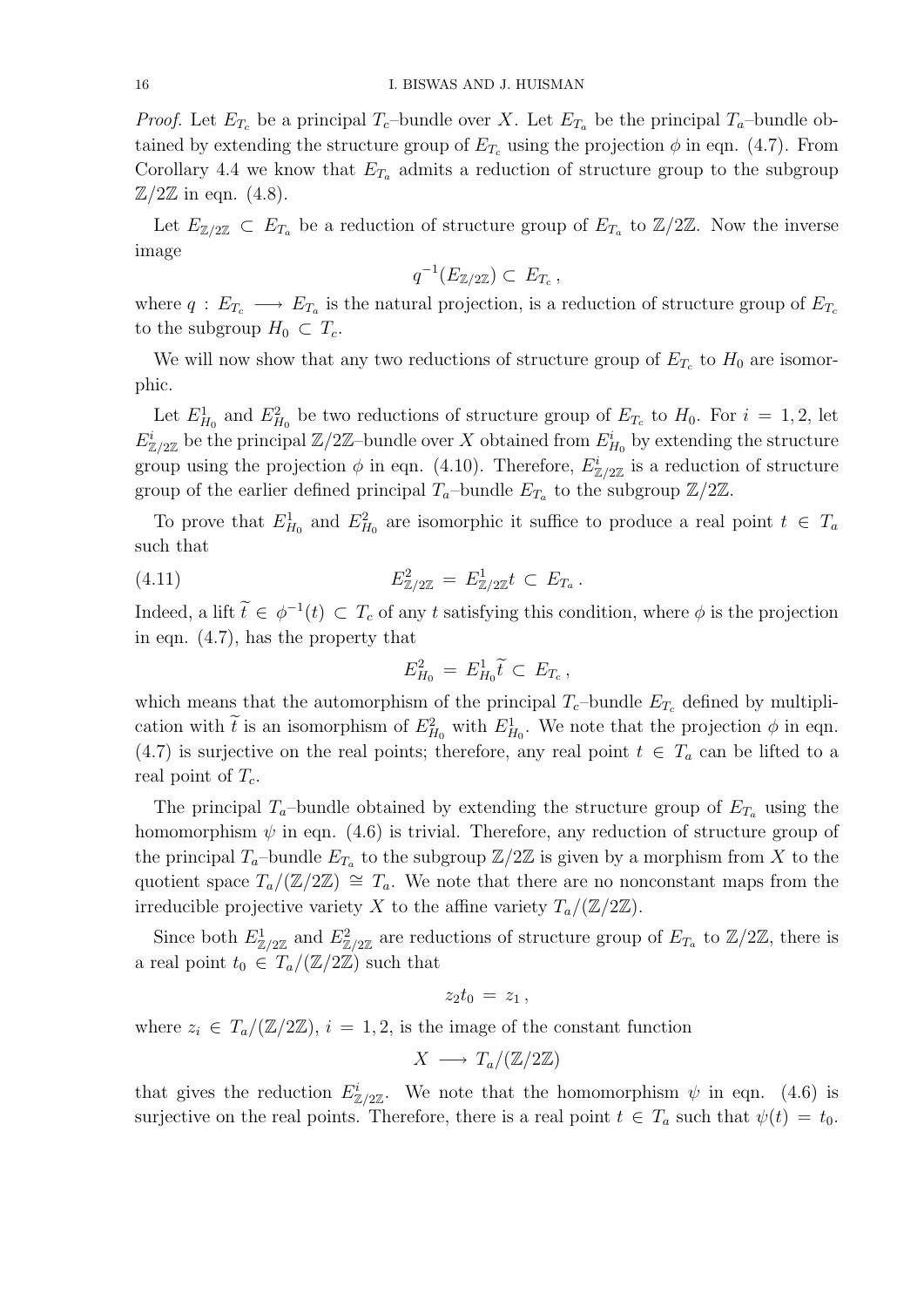It is now straight–forward to check that this t satisfies the condition in eqn.  $(4.11)$ . This completes the proof of the lemma.  $\Box$ 

**Proposition 4.7.** Let  $E_{T_c}$  be a principal  $T_c$ -bundle over the real projective line  $\mathbb{P}^1_{\mathbb{R}}$ . Then there is a principal  $T_s$ -bundle  $E_{T_s}$  over  $\mathbb{P}^1_{\mathbb{R}}$  such that  $E_{T_c}$  is obtained from  $E_{T_s}$  by extending the structure group using the inclusion homomorphism in eqn. (4.7).

Proof. Using Lemma 4.6 we know that there is a reduction of structure group

$$
(4.12) \t\t\t E_{H_0} \subset E_{T_c}
$$

to the subgroup  $H_0$  defined in eqn. (4.9).

Let

(4.13) 
$$
\widetilde{\varphi}: T_c \longrightarrow \text{GL}(2,\mathbb{R})
$$

be the embedding defined by

$$
a + \sqrt{-1}b \, \longmapsto \, \begin{pmatrix} a & -b \\ b & a \end{pmatrix} \, .
$$

Therefore,  $\tilde{\varphi}$  corresponds to multiplication of  $\mathbb{C} = \mathbb{R}^2$  by  $\mathbb{C}^*$ . The restriction of  $\tilde{\varphi}$  to the subgroup  $H_0 \subset T_c$  will be denoted by  $\varphi$ .

Consider the adjoint action of  $H_0$  on the Lie algebra  $M(2,\mathbb{R})$  of  $GL(2,\mathbb{R})$  constructed using  $\varphi$ . The H<sub>0</sub>–module M(2, R) decomposes into a direct sum of one–dimensional H<sub>0</sub>– modules. Indeed, the four matrices

$$
\begin{pmatrix} 1 & 0 \ 0 & 1 \end{pmatrix}, \begin{pmatrix} 1 & 0 \ 0 & -1 \end{pmatrix}, \begin{pmatrix} 0 & 1 \ 1 & 0 \end{pmatrix} \text{ and } \begin{pmatrix} 0 & 1 \ -1 & 0 \end{pmatrix}
$$

generate the four one–dimensional  $H_0$ –modules. The adjoint action of  $H_0$  on  $M(2,\mathbb{R})$ factors through the quotient  $\mathbb{Z}/2\mathbb{Z}$  in eqn. (4.10) because the subgroup  $T_s \subset H_0$  acts trivially on  $M(2,\mathbb{R})$ . Therefore, for any one–dimensional submodule L of  $M(2,\mathbb{R})$ , the action of  $H_0$  on  $L \otimes L$  is trivial.

Consider the action of  $H_0$  on  $\mathbb{R}^2$  constructed using the homomorphism  $\varphi$  and the standard representation of  $GL(2,\mathbb{R})$ . Let V denote the vector bundle over  $\mathbb{P}^1_{\mathbb{R}}$  associated to the principal  $H_0$ -bundle  $E_{H_0}$  in eqn. (4.12) for this  $H_0$ -module  $\mathbb{R}^2$ . The vector bundle  $\text{End}(V)$  is identified with the vector bundle associated to the principal  $H_0$ -bundle  $E_{H_0}$  for the  $H_0$ -module  $M(2,\mathbb{R})$ . Since  $M(2,\mathbb{R})$  decomposes into a direct sum of one-dimensional  $H_0$ -modules of order two, it follows that the vector bundle  $End(V)$  decomposes into a direct sum of line bundles of order two. Now we conclude that  $End(V)$  is a trivial vector bundle because any line bundle over  $\mathbb{P}^1_{\mathbb{R}}$  of order two is trivial (see Proposition 4.5).

Since  $\text{End}(V)$  is a trivial vector bundle, using the second part of Proposition 4.5 it follows that

$$
V\,\cong\, \mathcal{O}_{\mathbb{P}_{\mathbb{R}}^{1}}(\ell)^{\oplus 2}
$$

for some  $\ell \in \mathbb{Z}$ .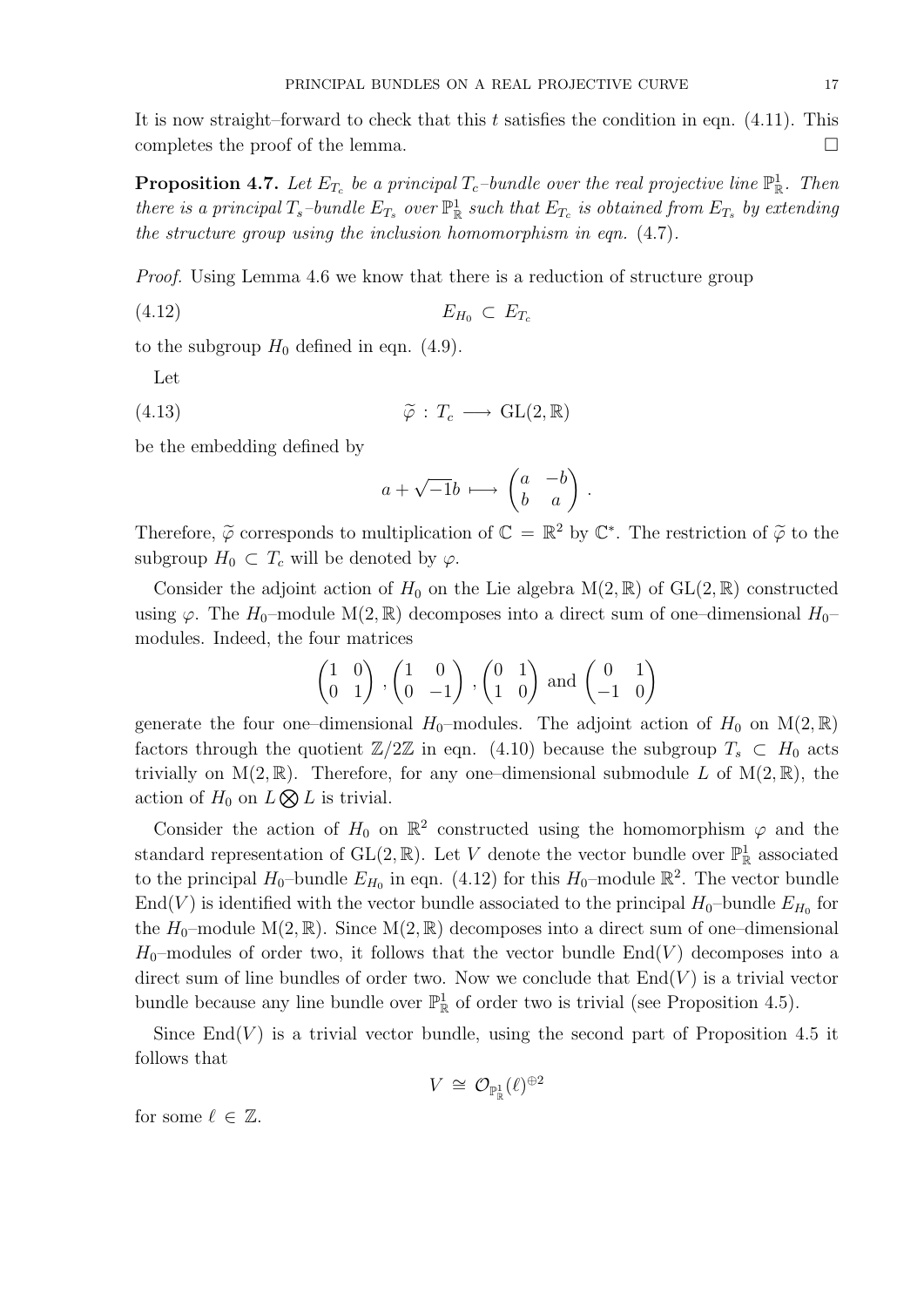Let  $F_{T_s}$  be the principal  $T_s$ -bundle over  $\mathbb{P}^1_{\mathbb{R}}$  given by the tautological line bundle  $\mathcal{O}_{\mathbb{P}^1_{\mathbb{R}}}(1)$ . Let  $F_{H_0}^{\ell}$  be the principal  $H_0$ -bundle over  $\mathbb{P}^1_{\mathbb{R}}$  obtained by extending the structure group of  $F_{T_s}$  using the homomorphism

$$
T_s \longrightarrow T_a \subset H_0
$$

defined by  $g \mapsto g^{\ell}$  (see eqn. (4.10)). The proof of the proposition will be completed by showing that the two principal  $H_0$ -bundles  $E_{H_0}$  and  $F_{H_0}^{\ell}$  are isomorphic.

For that purpose, consider the short exact sequence of algebraic groups

(4.14) 
$$
e \longrightarrow \mathbb{Z}/2\mathbb{Z} = {\pm 1} \longrightarrow H_0 \stackrel{\nu}{\longrightarrow} T_s \longrightarrow e,
$$

where  $\nu$  is the norm map defined by  $z \mapsto z\overline{z}$ . Both the principal  $H_0$ –bundles  $E_{H_0}$  and  $F_{H_0}^{\ell}$  have the property that the principal  $T_s$ -bundle obtained by extending the structure group using the homomorphism  $\nu$  in eqn. (4.14) coincides with the principal  $T_s$ -bundle over  $\mathbb{P}^1_{\mathbb{R}}$  given by the line bundle  $\mathcal{O}_{\mathbb{P}^1_{\mathbb{R}}}(2\ell)$ . Therefore, to prove that  $E_{H_0}$  and  $F_{H_0}^{\ell}$  are isomorphic it suffices to show that for any principal  $\mathbb{Z}/2\mathbb{Z}$ -bundle  $E'_{\mathbb{Z}/2\mathbb{Z}}$  over  $\mathbb{P}^1_{\mathbb{R}}$ , the principal  $H_0$ -bundle  $E'_{H_0}$  obtained by extending its structure group using the homomorphism in eqn. (4.14) is trivial.

The inclusion  $\mathbb{Z}/2\mathbb{Z} \hookrightarrow H_0$  in eqn. (4.14) factors through the subgroup  $T_s \subset H_0$  in eqn. (4.10). Therefore, to prove that  $E'_{H_0}$  is a trivial it is enough to show that that the principal  $T_s$ -bundle  $E'_{T_s}$  obtained by extending the structure group of the principal  $\mathbb{Z}/2\mathbb{Z}$ -bundle  $E'_{\mathbb{Z}/2\mathbb{Z}}$  is trivial.

Any finite order line bundle over  $\mathbb{P}^1_{\mathbb{R}}$  is trivial (see Proposition 4.5). In particular, the order two line bundle given by the principal  $T_s$ -bundle  $E'_{T_s}$  is trivial. Hence the principal  $H_0$ -bundle  $E'_{H_0}$  is trivial. This completes the proof of the proposition.

Let X be a nondegenerate anisotropic conic in  $\mathbb{P}^2_{\mathbb{R}}$ . Before classifying principal  $T_c$ bundles over X, we will construct a certain principal  $T_c$ -bundles over X.

Consider the ample generator of  $Pic(X_{\mathbb{C}})$  (see eqn. (2.2)). This is the tautological line bundle  $\mathcal{O}_{\mathbb{P}^1_{\mathbb{C}}}(1)$  over  $X_{\mathbb{C}} \cong \mathbb{P}^1_{\mathbb{C}}$ . Let  $E^0_{\mathbb{C}^*}$  be the principal  $\mathbb{C}^*$ -bundle over  $X_{\mathbb{C}}$  given by this line bundle. The Weil restriction of  $E_{\mathbb{C}^*}^0$  to the subfield  $\mathbb{R} \subset \mathbb{C}$  is a principal  $T_c$ bundle over the Weil restriction  $\widetilde{X}$  of  $X_{\mathbb{C}}$ . (Since  $T_c$  is the Weil restriction of  $\mathbb{C}^*$ , it follows immediately that the Weil restriction of  $E_{\mathbb{C}^*}^0$  is a principal  $T_c$ -bundle.) This principal  $T_c$ -bundle over  $\tilde{X}$  will be denoted by  $E_{T_c}^0$ 

**Definition 4.8.** Let  $F_{T_c}$  be the principal  $T_c$ -bundle over X obtained by pulling back the above principal  $T_c$ -bundle  $E_{T_c}^0$  over the Weil restriction  $\tilde{X}$  using the canonical inclusion map

$$
(4.15) \t\t X \hookrightarrow \tilde{X}.
$$

Fix a reduction of structure group

 $F_{H_0} \subset F_{T_c}$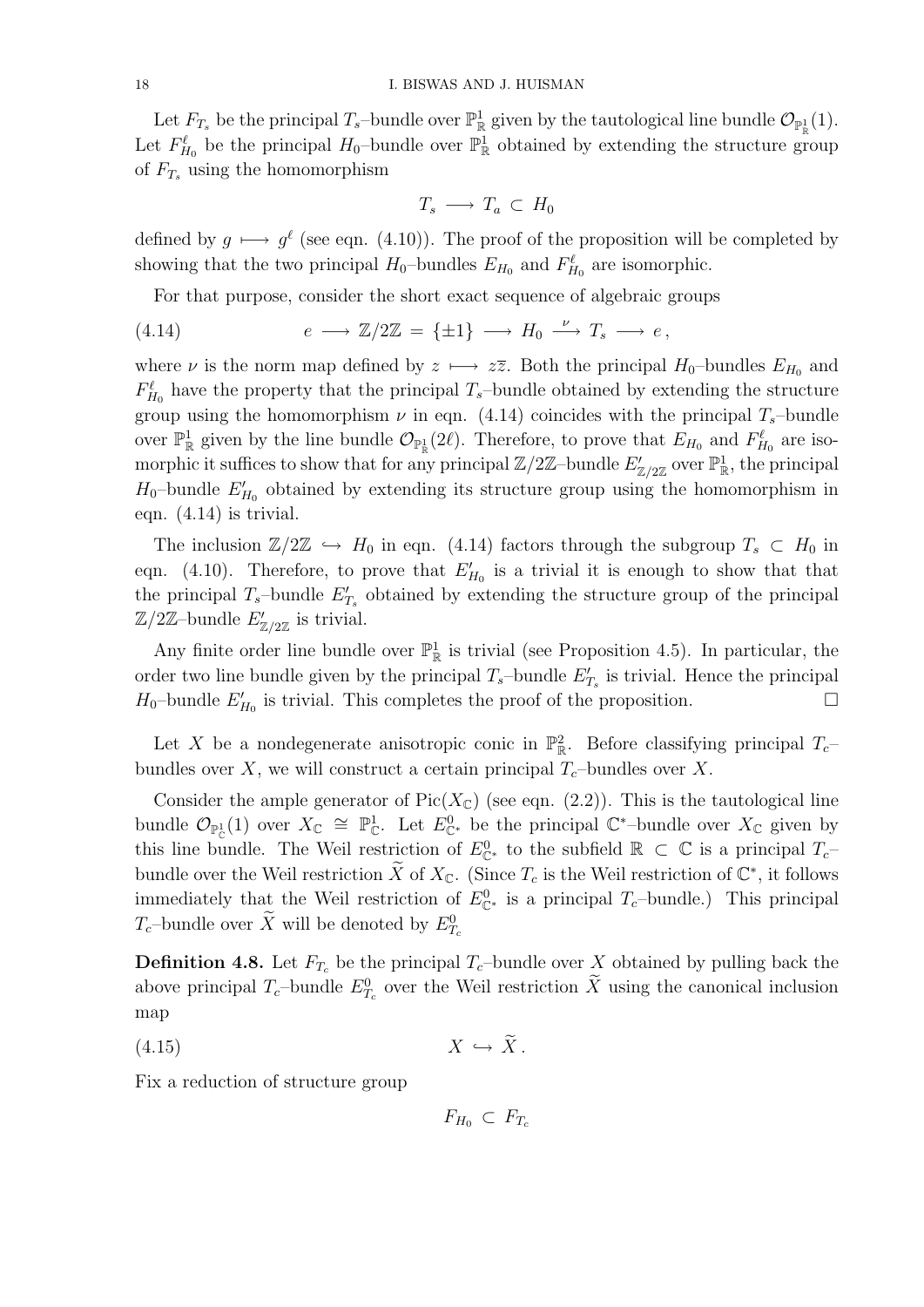to the subgroup  $H_0$  of  $T_c$ . (From Lemma 4.6 we know that such a reduction of structure group exists, and any two reductions are isomorphic.)

Proposition 4.9. Any real algebraic line bundle over the nondegenerate anisotropic conic  $X$  is obtained by extending the structure group of the principal  $H_0$ -bundle  $F_{H_0}$  (see Definition 4.8) using some character of  $H_0$ .

The principal  $\mathbb{Z}/2\mathbb{Z}$ -bundle over X obtained by extending the structure group of  $F_{H_0}$ using the projection  $\phi$  in eqn. (4.10) is isomorphic to the principal  $\mathbb{Z}/2\mathbb{Z}$ -bundle  $F_{\mathbb{Z}_2}$  in Definition 3.4.

*Proof.* Let  $F_{\text{GL}(2,\mathbb{R})}$  be the principal  $\text{GL}(2,\mathbb{R})$ -bundle over X obtained by extending the structure group of the principal  $T_c$ -bundle  $F_{T_c}$  (see Definition 4.8) using the homomorphism  $\tilde{\varphi}$  in eqn. (4.13). Let V denote the vector bundle of rank two over X associated to  $F_{\text{GL}(2,\mathbb{R})}$  for the standard representation of  $\text{GL}(2,\mathbb{R})$ . Let

$$
V_{\mathbb C}\,:=\,V\otimes_{\mathbb R}{\mathbb C}
$$

be the vector bundle of rank two over the complexification  $X_{\mathbb{C}}$  obtained from V by changing the base field to  $\mathbb{C}$ . From the construction of  $F_{T_c}$  it follows immediately that the vector bundle  $V_{\mathbb{C}}$  is isomorphic to the direct sum  $\zeta \bigoplus \sigma^* \overline{\zeta}$  on  $X_{\mathbb{C}}$ , where  $\zeta$  is the ample generator of Pic( $X_{\mathbb{C}}$ ), and  $\sigma$  is the anti-holomorphic involution of  $X_{\mathbb{C}}$  given by the action of the Galois group Gal $(\mathbb{C}/\mathbb{R})$  on the complexification  $X_{\mathbb{C}}$ .

Since degree $(\sigma^*\overline{\zeta})$  = degree $(\zeta)$ , and Pic $(X_{\mathbb{C}}) = \mathbb{Z}$ , we conclude that

$$
\zeta\oplus\sigma^*\overline{\zeta}\,=\,\zeta\oplus\zeta\,=\,\mathcal{O}_{\mathbb{P}_\mathbb{C}^1}(1)\oplus\mathcal{O}_{\mathbb{P}_\mathbb{C}^1}(1)
$$

on  $X_{\mathbb{C}} = \mathbb{P}_{\mathbb{C}}^1$ . Therefore,

(4.16)  $V_{\mathbb{C}} = \mathcal{O}_{X_{\mathbb{C}}}(1) \oplus \mathcal{O}_{X_{\mathbb{C}}}(1)$ 

on  $X_{\mathbb{C}} = \mathbb{P}^1_{\mathbb{C}}$ .

We will show that the vector bundle  $V$  on  $X$  is indecomposable. To prove this, assume that V decomposes as

$$
(4.17) \t\t V = \xi_1 \oplus \xi_2
$$

into a direct sum of line bundles. We know that both  $\xi_1$  and  $\xi_2$  are tensor powers of the tangent bundle TX (see Proposition 4.5). In particular, both degree( $\xi_1$ ) and degree( $\xi_2$ ) are even integers. For  $i = 1, 2$ , let

$$
(\xi_i)_{\mathbb{C}}\,:=\,\xi_i\otimes_{\mathbb{R}}\mathbb{C}
$$

be the complex algebraic line bundle over  $X_{\mathbb{C}}$  given by  $\xi_i$ . The decomposition in eqn. (4.17) gives a decomposition

$$
V_{\mathbb{C}} = (\xi_1)_{\mathbb{C}} \oplus (\xi_2)_{\mathbb{C}}.
$$

Comparing this decomposition with the one in eqn. (4.16), and using the Atiyah–Krull– Schmidt theorem on the uniqueness of the decomposition type of a vector bundle (see [At,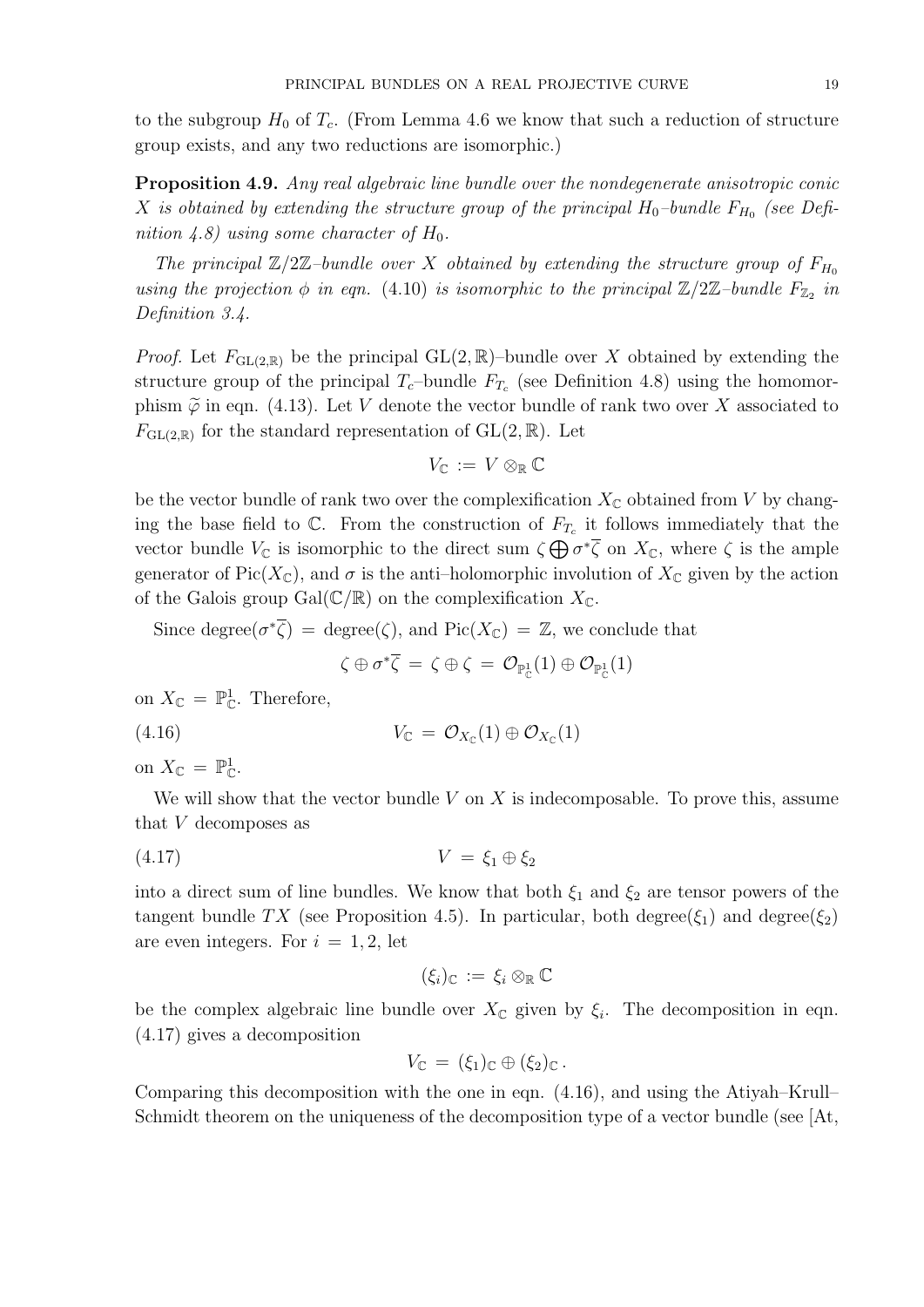p. 315, Theorem 3]), we conclude that

$$
degree((\xi_i) = degree((\xi_i)_{\mathbb{C}}) = 1.
$$

This contradicts the earlier observation that the degree of  $\xi_i$  is even. Therefore, we now conclude that the vector bundle  $V$  is indecomposable.

Since V is indecomposable, it can be shown that the principal  $GL(2,\mathbb{R})$ –bundle  $F_{GL(2,\mathbb{R})}$ does not admit any reduction of structure group to  $T_s = \mathbb{G}_m$ . Indeed, any finite dimensional  $\mathbb{G}_m$ -module splits into a direct sum of one-dimensional modules, hence V will decompose into a direct sum of line bundles if it is associated to a principal  $T_s$ -bundle. Therefore, the principal  $H_0$ -bundle  $F_{H_0}$  does not admit any reduction of structure group to the subgroup  $T_s \subset H_0$  in eqn. (4.10). This implies that the principal  $\mathbb{Z}/2\mathbb{Z}$ -bundle  $F_{H_0}(\mathbb{Z}/2\mathbb{Z})$  over X obtained by extending the structure group of  $F_{H_0}$  using the projection in eqn. (4.10) is nontrivial. On the other hand, the principal  $\mathbb{Z}/2\mathbb{Z}$ -bundle  $F_{\mathbb{Z}_2}$  (see Definition 3.4) is the unique nontrivial principal  $\mathbb{Z}/2\mathbb{Z}$ -bundle over X up to an isomorphism; this follows from Lemma 3.5. Therefore, the principal  $\mathbb{Z}/2\mathbb{Z}$ -bundle  $F_{H_0}(\mathbb{Z}/2\mathbb{Z})$  is isomorphic to  $F_{\mathbb{Z}_2}$ .

We will now show that all the line bundles over X are associated to  $F_{H_0}$ . Since the group of all line bundles over X is generated by the tangent bundle (see Proposition 4.5), it suffices to show that the tangent bundle TX is associated to  $F_{H_0}$  by some character of  $H_0$ .

Consider the character  $\chi$  of  $H_0$  defined by  $g \mapsto \det \widetilde{\varphi}(g) \in \mathbb{G}_m$ , where  $\widetilde{\varphi}$  is the homomorphism defined in eqn. (4.13). This character coincides with the homomorphism  $\nu$  in eqn. (4.14). It is easy to see that the line bundle over X associated to  $F_{H_0}$  for this character  $\chi$  has degree two. Therefore, this associated line bundle is isomorphic to TX. This completes the proof of the proposition.

**Remark 4.10.** The vector bundle  $V_{\mathbb{R}}$  in [BN, p. 1213] is isomorphic to the vector bundle  $V^*$  in the proof of Proposition 4.9. This follows immediately from the classification of vector bundles on  $X$  given in [BN, p. 1208, Theorem 1.1].

**Proposition 4.11.** Let  $E_{T_c}$  be a principal  $T_c$ -bundle over the nondegenerate anisotropic  $conic X$ . Then there is a homomorphism

$$
\beta\,:\,H_0\,\longrightarrow\,T_c
$$

with the following property: The principal  $T_c$ -bundle over X obtained by extending the structure group of the principal  $H_0$ -bundle  $F_{H_0}$  (see Definition 4.8) using  $\beta$  is isomorphic to  $E_{T_c}$ .

Proof. Fix a reduction of structure group

 $E_{H_0} \subset E_{T_c}$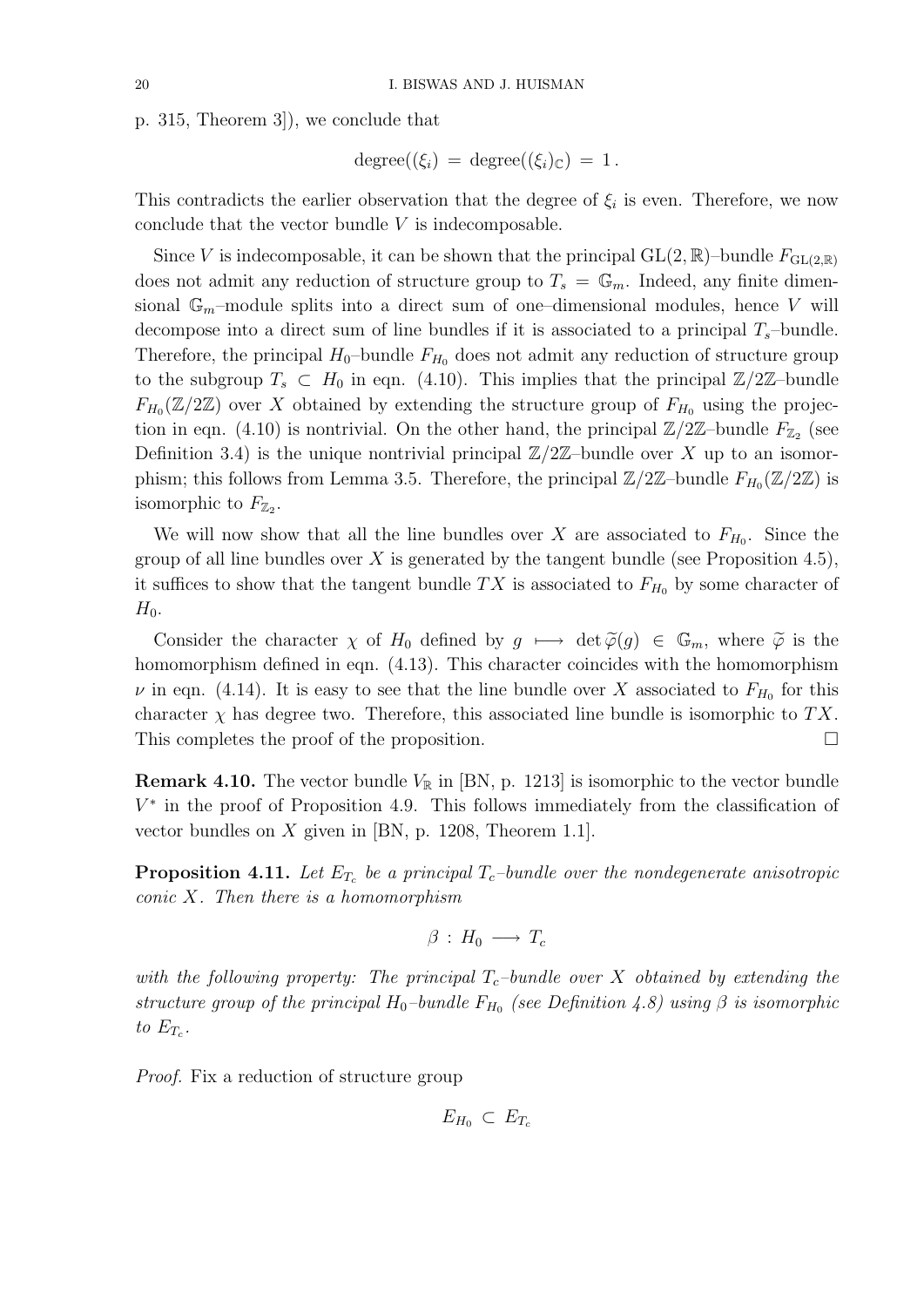to the subgroup  $H_0 \subset T_c$  (see Lemma 4.6). To prove the proposition it suffices to construct a homomorphism

$$
(4.18) \t\t\t\t h: H_0 \longrightarrow H_0
$$

such that the principal  $H_0$ -bundle  $E_{H_0}$  is isomorphic to the one obtained by extending the structure group of the principal  $H_0$ -bundle  $F_{H_0}$  using the homomorphism h.

Let  $E_{\mathbb{Z}/2\mathbb{Z}}$  be the principal  $\mathbb{Z}/2\mathbb{Z}$ -bundle over X obtained by extending the structure group of  $E_{H_0}$  using the projection  $\phi$  in eqn. (4.10). We first assume that  $E_{\mathbb{Z}/2\mathbb{Z}}$  is a trivial principal  $\mathbb{Z}/2\mathbb{Z}$ -bundle. Then using the short exact sequence in eqn. (4.10) it follows that  $E_{H_0}$  admits a reduction of structure group to the subgroup  $T_s \subset H_0$ . From the first part of Proposition 4.9 it follows immediately that there is homomorphism  $h$  as in eqn. (4.18) which factors through the subgroup  $T_s$  and satisfies the condition that  $E_{H_0}$  is isomorphic to the principal  $H_0$ -bundle obtained by extending the structure group of  $F_{H_0}$  using h.

Now assume that the above principal  $\mathbb{Z}/2\mathbb{Z}$ -bundle  $E_{\mathbb{Z}/2\mathbb{Z}}$  is nontrivial. We note that  $F_{\mathbb{Z}_2}$ is the unique nontrivial principal  $\mathbb{Z}/2\mathbb{Z}$ -bundle on X (see Lemma 3.5), and furthermore,  $F_{\mathbb{Z}_2}$  is the extension of structure group of  $F_{H_0}$  by  $\phi$  (see the second part of Proposition 4.9). Therefore, using the exact sequence in eqn. (4.10) we conclude that the two principal  $H_0$ – bundles  $E_{H_0}$  and  $F_{H_0}$  differ by a principal  $T_s$ -bundle. This means that there is a principal  $T_s$ -bundle  $E_{T_s}$  over X such that the extension of structure group of the principal  $T_s \times H_0$ bundle  $E'_{T_s} \times_X F_{H_0}$  over X using the multiplication homomorphism

$$
T_s \times H_0 \longrightarrow H_0
$$

is isomorphic to  $E_{H_0}$ . Now the proof of the proposition is completed using the first part of Proposition 4.9.

**Theorem 4.12.** Let G be any connected reductive linear algebraic group defined over  $\mathbb{R}$ .

Let  $E_G$  be a principal G-bundle over a nondegenerate anisotropic conic X. Then there is a homomorphism

$$
\rho\,:\,H_0\,\longrightarrow\, G
$$

such that  $E_G$  is isomorphic to the principal G-bundle obtained by extending the structure group of the principal  $H_0$ -bundle  $F_{H_0}$  using  $\rho$  (see Definition 4.8 for  $F_{H_0}$ ).

Let  $F_{\mathbb{G}_m}$  denote the principal  $\mathbb{G}_m$ -bundle over  $\mathbb{P}^1_{\mathbb{R}}$  corresponding to the tautological line bundle  $\mathcal{O}_{\mathbb{P}^1_{\mathbb{R}}}(1)$ . Let  $F_{\mathbb{G}_m} \times_X F_{\mathbb{Z}_2}$  be the principal  $\mathbb{G}_m \times (\mathbb{Z}/2\mathbb{Z})$ -bundle over X given by the fiber product (see Definition 3.4 for  $F_{\mathbb{Z}_2}$ ). Given any principal G-bundle  $E_G$  over  $\mathbb{P}^1_{\mathbb{R}}$ , there is a homomorphism

$$
\rho\,:\,\mathbb{G}_m\times(\mathbb{Z}/2\mathbb{Z})\,\longrightarrow\,G
$$

such that  $E_G$  is isomorphic to the principal G-bundle obtained by extending the structure group of the principal  $\mathbb{G}_m \times (\mathbb{Z}/2\mathbb{Z})$ -bundle  $F_{\mathbb{G}_m} \times_X F_{\mathbb{Z}_2}$  using  $\rho$ .

Proof. In view of Corollary 3.3, we may assume that G is a torus.

In view of Lemma 4.1, it suffices to treat the three cases  $T_s$ ,  $T_a$  and  $T_c$ .